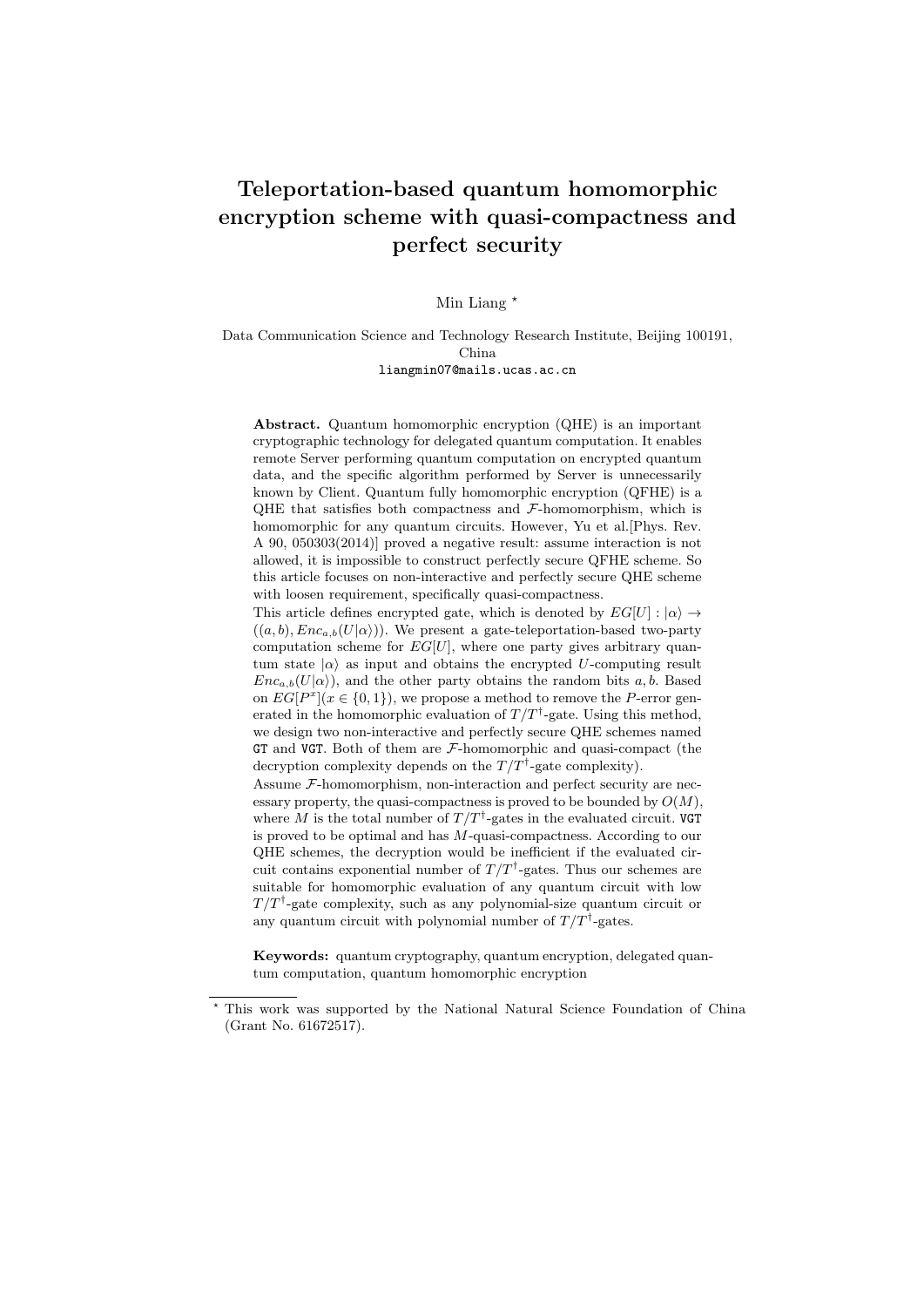# 1 Introduction

Modern cryptography can ensure the security of communication. However, in the era of cloud computing, the computation is also required to be protected using cryptographic technology. As a key technology to guarantee the security of classical computation, fully homomorphic encryption (FHE) has been studied extensively since Gentry's breakthrough result [1]. With the development of quantum computer, quantum computation would be practical in the near future, and provide quantum computing service for clients through the cloud. In order to ensure the security of cloud quantum computing, the researchers propose mainly two classes of quantum schemes: (1) blind quantum computation (BQC), and (2) quantum homomorphic encryption (QHE). Both of them are two-party delegated quantum computing technology.

BQC enables a client with weak quantum ability to delegate a quantum task to remote server with strong quantum ability, where the client's input and final result are kept secret and the quantum program is only known by the client. QHE allows remote server to perform some quantum program QC on encrypted quantum data  $Enc(\rho)$  provided by a client, and the client can decrypt server's output and obtain the result  $QC(\rho)$ . By comparing the functionality of BQC and QHE, the fundamental difference is that: BQC finishes a quantum program decided only by Client and Server cannot obtain Client's quantum program; however, in QHE, the quantum program is decided by Server and it is unnecessary for Client to know the quantum program (actually it may be negotiated by both parties in advance). So BQC is more powerful than QHE and it is harder to design BQC scheme. When interaction is allowed, the design of BQC protocol has been tackled very well, and lots of results have been proposed in these literatures ([2–8]). Whether or not a non-interactive scheme exists for BQC? No result has been given at present.

In modern cryptography, FHE is usually achievable with non-interactive scheme. Similarly, quantum fully homomorphic encryption (QFHE) is also expected to be a non-interactive quantum algorithm. Actually, interaction can decrease the difficulty of the construction of QFHE scheme. For example, the scheme in Ref.[9] uses a few interactions, and its total number is the same as that of T-gates. Because the interactions necessarily decrease the efficiency of the protocol, this article focuses on interactive QHE scheme.

The early exploration of QHE begins in 2012. Rohde et al.[10] propose a simple symmetric-key QHE scheme, which allows quantum random walk on encrypted quantum data. Their scheme is not  $\mathcal F$ -homomorphic, that means it does not allow homomorphic evaluation of arbitrary quantum circuits. Later, Ref.[11] defines QFHE and constructs a weak scheme, which allows local quantum computation on encrypted data without access any plain data. This scheme does not accord with the usual concept of FHE, and its applicable situation is very limited. Ref.[12] proposes a QHE scheme for a large class of unitaries, but it cannot provide the security of cryptographic sense: it can hide only  $n/\log n$  bits (n is the size of the message), so the ratio of the hidden amount to the total amount approaches to  $0$  (1/ $\log n \to 0$ ) when n approaches to infinity.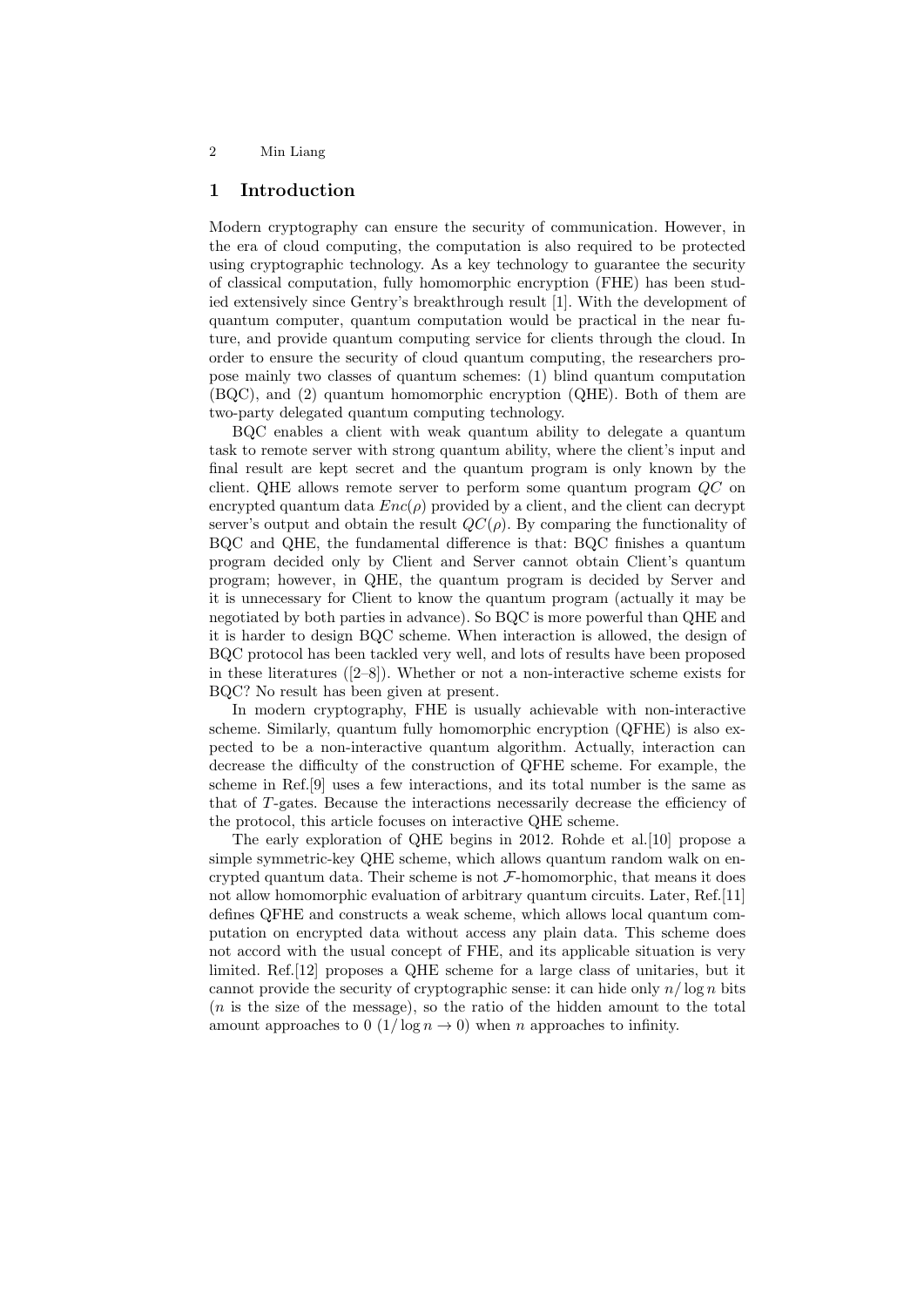Yu et al. [13] prove a no-go result: if non-interaction is required, any QFHE scheme with perfect security must use exponential size of storage; so it is impossible to construct an efficient QFHE scheme with perfect security. Later, the researchers study QHE schemes with certain loosen condition. For example, the interactivity is allowed in the schemes [9, 14], the expected security level is computational security [15, 16], the client accommodates the server with enough copies of encrypted ancillary states [17, 18]. The scheme in Ref.[9] is perfectly secure, however, it needs a few interactions, whose number is the same as the number of T-gates in universal quantum circuit. Though the schemes in Ref.[15] are non-interactive, they are constructed by the combination of quantum one-time pad (QOTP) and classical (fully) homomorphic encryption; so their efficiency and security would be bounded by classical homomorphic encryption scheme. The scheme proposed by Dulek et al.[16] is also non-interactive. In their scheme, it is necessary to use a ancillary gadget, in which the classical FHE scheme is used; so the security of the whole scheme would also be limited to the computational security of classical FHE scheme. Refs.[17, 18] associate homomorphic encryption with transversal computation, and propose non-interactive QFHE schemes based on quantum codes. In their schemes, Client must provide Server with sufficient copies of certain encrypted ancillary state; Too many copies of the ancillary states would leak some information about the secret key, so this kind of construction cannot achieve perfect security.

Besides the no-go result of Yu et al.[13], Newman and Shi [19] and Lai and Chung [20] independently prove an enhanced no-go result: it is impossible to construct non-interactive and information theoretically secure (ITS) QFHE scheme. According to their results, a QFHE scheme can achieve computational security at best if non-interaction is required. Then it is very natural to ask that: whether QHE scheme can provide quantum advantage than its classical counterpart? Lai and Chung [20] construct a non-interactive ITS QHE scheme, which has compactness. However, it is not  $\mathcal{F}\text{-}\mathrm{homomorphic}$  but only partially homomorphic<sup>1</sup>. Concretely, it only allows the homomorphic evaluation of a class of quantum circuits called instantaneous quantum polynomial-time (IQP) circuits

We consider non-interactive and perfectly secure QHE scheme, which is  $\mathcal{F}$ homomorphic but not compact. Here QHE is not compact if its decryption procedure has dependence on the evaluated circuit. It is still worth to study QHE without compactness if decryption procedure has complexity that scales sublinearly in the size of evaluated circuit. This kind of property is called quasi-compactness [15]. This article will focus on QHE schemes with both F-homomorphism and quasi-compactness.

 $^1$  A QHE scheme which is compact and not  $\mathcal F\text{-}\mathrm{homomorphic}$  is called quantum somewhat homomorphic encryption scheme. This kind of QHE scheme is not studied in this article. In fact, it is also worth to study somewhat QHE scheme which is homomorphic for a sufficiently large class of quantum circuits.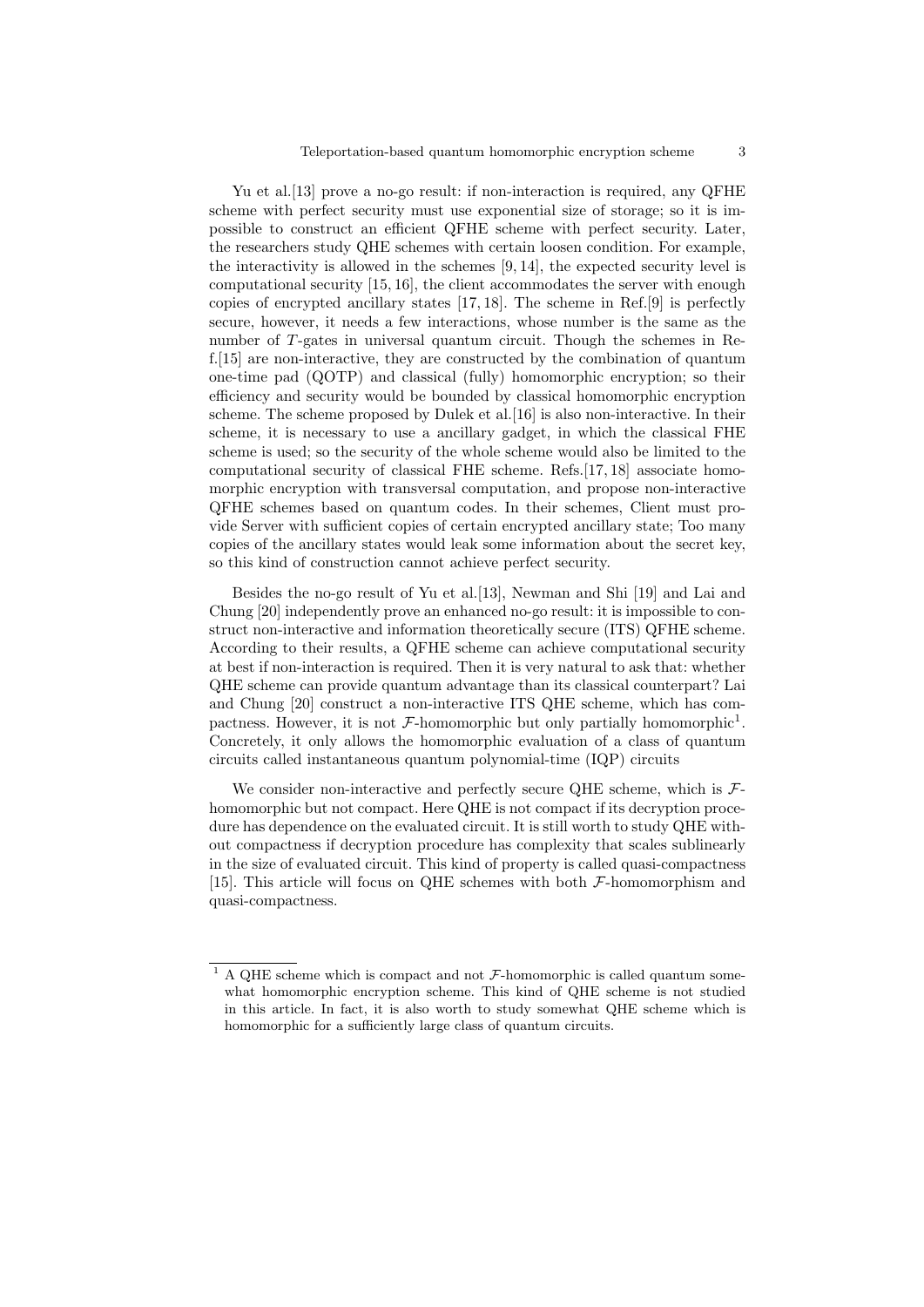### 1.1 Our Contributions

Generally, a QFHE scheme should be compact and can evaluate any quantum circuits homomorphically. Broadbent and Jeffery [15] define quasi-compactness for QHE following the quasi-compactness of FHE in Ref.[1]. They design a QHE scheme named EPR with quasi-compactness, which is also non-interactive and computationally secure. Then, if quasi-compactness is expected, whether there exists non-interactive and perfectly secure QHE scheme? This article will give a positive answer. Concretely, our contributions are listed as follows.

- 1. We define a new fundamental module named encrypted gate  $EG[U]: |\alpha\rangle \rightarrow$  $((a, b), Enc_{a,b}(U|\alpha)))$ , where  $a, b \in \{0, 1\}$  are random bits, and  $Enc_{a,b}$  represents quantum encryption transformation with the keys  $a, b$ . Based on gate teleportation,  $EG[U]$  can be implemented by a two-party computation scheme, where one party obtains the classical part  $a, b$  and the other party obtains the encrypted U-computing result  $(e.g.Enc_{a,b}(U|\alpha))$ .
- 2. In order to construct a QHE scheme, the main difficulty is that the homomorphic evaluation of  $T/T^{\dagger}$ -gate would cause a P-error  $(P^{\dagger})$  in the formula  $TX^x Z^z |\phi\rangle = (P^{\dagger})^x X^x Z^{x \oplus z} T |\phi\rangle$  which is hard to remove. Ref. [9] removes P-error using one round of interaction, and Ref.[16] removes P-error using an ancillary gadget with computational security. This article proposes a new method to remove P-error based on encrypted gate  $EG[P^x]$ : once a  $T/T^{\dagger}$ -gate is executed, Server together with Client should finish an encrypted gate  $EG[P^x]$ , where Client only performs quantum measurement; Based on principle of deferred measurement, all the measurements performed by Client can be deferred until Server finishes the homomorphic evaluation of the circuit, thus the interactions are avoided in the evaluation procedure.
- 3. By making use of our method to remove P-error, a QHE scheme GT and a variation VGT are constructed. Both the two QHE schemes have the four properties: non-interactive, perfect security, F-homomorphism (or homomorphic evaluation of any quantum circuits), and quasi-compactness. The complexity of decryption depends on the total number of  $T/T^{\dagger}$ -gates in the evaluated circuit.
- 4. It is proved that, for any non-interactive and perfectly secure QHE scheme with  $F$ -homomorphism, the optimal compactness is bounded by  $M$ -quasicompactness. The first scheme  $GT$  can achieve  $M \log M$ -quasi-compactness, and the slightly modified version VGT can achieve the optimal bound.

It is worth to stress that: though our schemes are quasi-compact, it is still very efficient in homomorphic evaluation of any quantum circuits with low  $T/T^{\dagger}$ -gate complexity. If there are too many  $T/T^{\dagger}$ -gates in the evaluated circuit, then the decryption procedure would be inefficient. Here  $M \log M$  or  $M$ quasi-compactness can asymptotically describe how fast the decryption complexity increases along with  $T/T^{\dagger}$ -gates complexity. We hope the value of quasicompactness is as small as possible. Then the QHE scheme can implement larger circuits if Client's computational capability is fixed.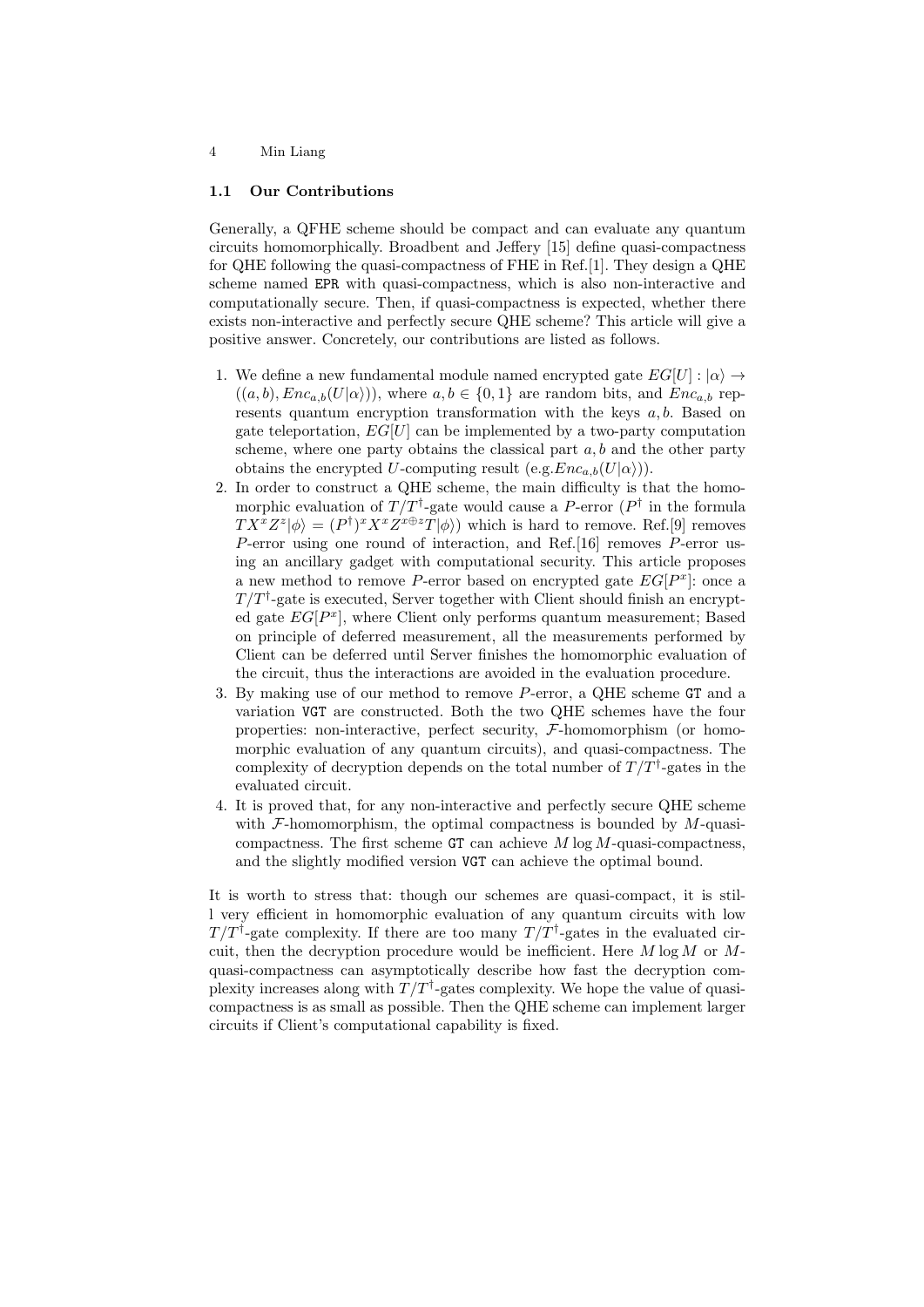#### 1.2 Related works

The QHE scheme EPR proposed by Broadbent and Jeffery [15] makes use of Bell state and quantum measurement. That scheme is constructed by the combination of QOTP and classical FHE, then it is computational secure. Moreover, it is proved to be  $M^2$ -quasi-compact, where M is the number of T-gates in an evaluated circuit. In this article, our schemes also make use of Bell state and quantum measurement. However, our scheme VGT has perfect security and Mquasi-compactness, so it is better than EPR.

Yu et al.[13] prove a no-go result: if interaction is not allowed, there does not exist QFHE scheme with perfect security. An enhanced no-go result has been proved independently by Newman and Shi [19] and Lai and Chung [20]: if interaction is not allowed, there does not exist ITS QFHE scheme. This article focuses on the non-interactive and perfectly secure QHE schemes. Our schemes are quasi-compact, so they are not QFHE schemes, and then our result does not contradict with those no-go results. Though our schemes are not QFHE schemes, they can implement any unitary quantum circuit homomorphically (maybe inefficiently).

Alagic et al.[21] study computationally secure QFHE scheme, and define an additional property named verification. This article does not consider QHE with verification.

#### 1.3 Organization

Section 2 introduces some preliminary knowledge about quantum computation, including gate teleportation. In Section 3, encrypted gate is defined and a method to remove P-error is proposed, then the homomorphic scheme for  $T/T^{\dagger}$ -gate is constructed. Section 4 contains the detailed QHE schemes and analysis.

# 2 Preliminaries

#### 2.1 Quantum computation

For a detailed introduction about quantum computation, we refer the reader to Nielsen and Chuang [22]. Here we give a brief overview of some elementary quantum logic gates and notations.

Pauli X and Z gates are described as unitary operators  $X = \begin{pmatrix} 0 & 1 \\ 1 & 0 \end{pmatrix}$ , and  $Z=\begin{pmatrix} 1 & 0 \\ 0 & 0 \end{pmatrix}$  $0 -1$ ). Hadamard gate is  $H = \frac{1}{\sqrt{2}}$  $\frac{1}{2}(X+Z)$ , and the phase gate is  $P =$ √ Z.  $\sqrt{ }$ 1 0 0 0 0 1 0 0  $\setminus$ 

Controlled-NOT gate is  $CNOT =$  $\overline{\mathcal{L}}$ 0 0 0 1 0 0 1 0 , and implements the following

quantum transformation

$$
CNOT|c\rangle|t\rangle = |c\rangle|t \oplus c\rangle, \forall c, t \in \{0, 1\}.
$$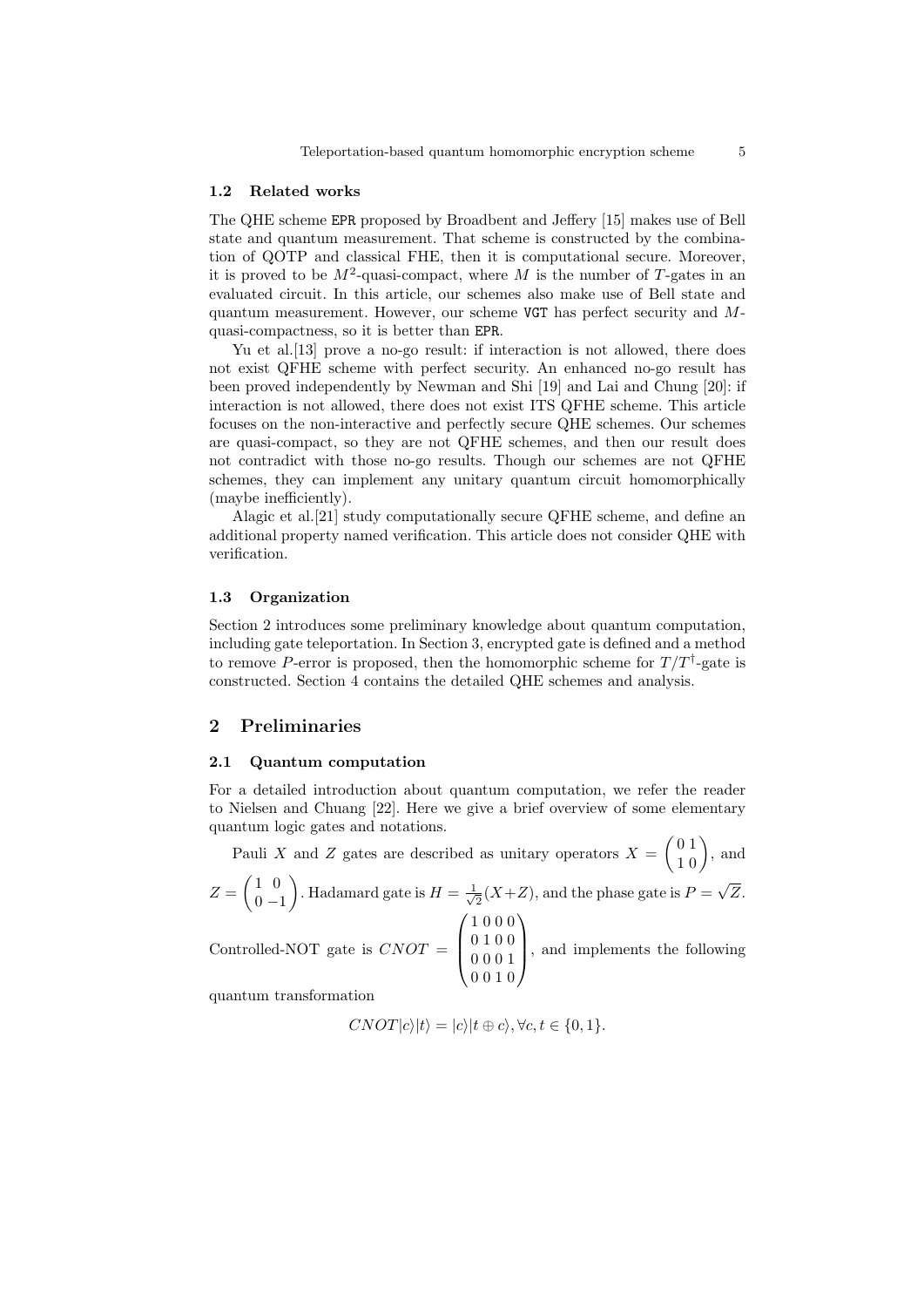T-gate is  $T = \begin{pmatrix} 1 & 0 \\ 0 & i \end{pmatrix}$  $0 e^{i\frac{\pi}{4}}$ ). Among these quantum gates,  $T$ -gate is the only one non-Clifford gate. In the construction of QHE scheme, the main difficulty is how to devise the homomorphic evaluation of T-gate. The conjugate of T is  $T^{\dagger}$  =  $(1 \ 0)$  $0 e^{-i\frac{\pi}{4}}$ ). All these quantum gates form a set  $S = \{X, Z, H, P, CNOT, T, T^{\dagger}\}.$ 

Because  $T^{\dagger} = T^{7}$ , then  $T^{\dagger}$  can be implemented by seven T-gates. In order to simplify the description of quantum circuit, T and  $T^{\dagger}$  are used together in many practical quantum circuits. In the next section, we construct QHE scheme for T-gate and introduce how to modify it so as to implement  $T^{\dagger}$  homomorphically.

For any unitary transformation U and any n-bit string  $b = b_1b_2 \cdots b_n$ , denote  $U^b = \bigotimes_{i=1}^n U^{b_i}$ , especially  $U^{11...1} = \bigotimes_{i=1}^n U = U^{\otimes n}$ .

For two *n*-bit strings  $a, b \in \{0, 1\}^n$ , we define  $a \oplus b = (a_1 \oplus b_1, a_2 \oplus b_2, \ldots, a_n \oplus b_n)$  $b_n$ ).

From Pauli operators  $X$  and  $Z$ , a Pauli group can be generated such as  $\{X^a Z^b : a, b \in \{0,1\}^n\}$ . Since

$$
\frac{1}{2^{2n}} \sum_{a,b \in \{0,1\}^n} X^a Z^b \sigma (X^a Z^b)^\dagger = \frac{I_{2^n}}{2^n},\tag{1}
$$

where  $\sigma$  is arbitrary quantum state and  $\frac{I_{2^n}}{2^n}$  is a *n*-qubit totally mixed state. According to Eq.(1), Boykin and Roychowdhury [23] and Ambainis et al.[24] propose QOTP, which is a symmetric-key encryption scheme for quantum states. It is a kind of quantum cryptographic primitive with perfect security.

Quantum state space is usually described as a complex Hilbert space. In the quantum-message-oriented encryption scheme, the plaintext space and ciphertext space are complex Hilbert space, denoted as  $\mathcal{H}_M$  and  $\mathcal{H}_C$  respectively. We denote the set of density operators on the space  $\mathcal{H}_M$  (or  $\mathcal{H}_C$ ) by  $D(\mathcal{H}_M)$  (or  $D(\mathcal{H}_C)$ . For a quantum state that is pure state, it can be described as a unit vector in complex Hilbert space  $H$ ; it can also be described as a density operator on space  $H$ . In the remainder of this article, a quantum state may be a unit vector or a density operator, and we will not state it definitely since the readers can tell them apart very easily.

Given two quantum states  $\rho$  and  $\sigma$ , their trace distance is defined as  $\Delta(\rho, \sigma) =$ Given two quantum states  $\rho$  and  $\sigma$ , their trace distance is defined as  $\Delta(\rho, \sigma) = Tr(|\rho - \sigma|)$ , where  $|A|$  is defined as  $\sqrt{A^{\dagger}A}$ . A quantum channel  $\Phi : D(\mathcal{A}) \to D(\mathcal{B})$ is a physically-realizable mapping on quantum registers. Given a quantum circuit  $QC$  with n-qubit input and m-qubit output, a quantum channel  $\Phi_{OC}$  can be induced as a quantum transformation from  $n$  qubits to  $m$  qubits.

#### 2.2 Gate teleportation

Gate teleportation can be seen as an extension of quantum teleportation. It is mainly applied in measurement-based quantum computing [25, 26].

Define EPR entanglement state  $|\Phi_{00}\rangle = \frac{1}{\sqrt{2}}$  $\frac{1}{2}(|00\rangle + |11\rangle)$ , then the four Bell states can be described as

$$
|\Phi_{ab}\rangle = (Z^b X^a \otimes I)|\Phi_{00}\rangle, \forall a, b \in \{0, 1\}.
$$
 (2)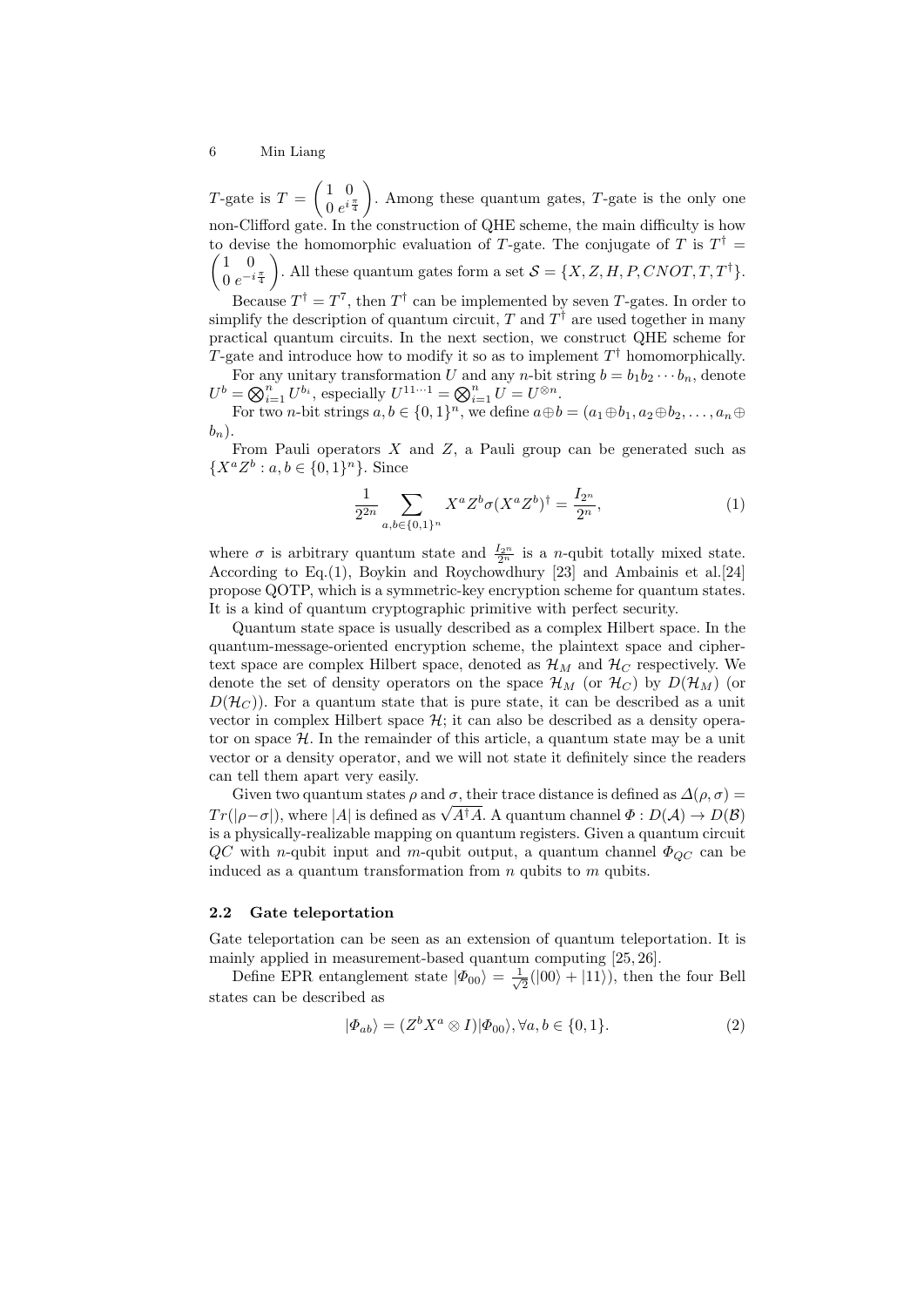For any single-qubit gate  $U$ , define "U-rotated Bell basis" as the following set

$$
\Phi(U) = \{ |\Phi(U)_{ab}\rangle, a, b \in \{0, 1\} \},\tag{3}
$$

where quantum state  $|\Phi(U)_{ab}\rangle = (U^\dagger \otimes I)|\Phi_{ab}\rangle$  or  $|\Phi(U)_{ab}\rangle = (U^\dagger Z^b X^a \otimes I)|\Phi_{00}\rangle$ . For a single-qubit state  $|\alpha\rangle$ , the following formula holds [26]:

$$
|\alpha\rangle \otimes |\Phi_{00}\rangle = \sum_{a,b \in \{0,1\}} |\Phi_{ab}\rangle \otimes X^a Z^b |\alpha\rangle.
$$
 (4)

In fact, Eq.(4) is just a mathematical description of quantum teleportation. It can be extended as follows:

$$
|\alpha\rangle \otimes |\Phi_{00}\rangle = \sum_{a,b \in \{0,1\}} |\Phi(U)_{ab}\rangle \otimes X^a Z^b U |\alpha\rangle, \tag{5}
$$

where U is any single-qubit gate. According to Eq.(5), if one carries out "Urotated Bell measurement" (that is, U-rotated Bell basis  $\Phi(U)$ ) is selected as the measurement basis in the quantum measurement) on the qubit  $|\alpha\rangle$  and the first qubit of  $|\Phi_{00}\rangle$ , and obtains the result a, b, then the second qubit of  $|\Phi_{00}\rangle$  would collapse into quantum state  $X^a Z^b U |\alpha\rangle$ . Finally, performing Pauli operator on  $X^a Z^b U |\alpha\rangle$  would result in the state  $U |\alpha\rangle$ .

Similar to quantum teleportation, we can describe the gate teleportation: Alice and Bob preshare a pair of qubits in the state  $|\Phi_{00}\rangle$ ; Alice prepares a qubit in the state  $|\alpha\rangle$ , and performs U-rotated Bell measurement on Alice's local two qubits, then announces the results; According to the Alice's results, Bob performs Pauli opertors (X or Z or both) and obtains a new state  $U|\alpha\rangle$ . The gate teleportation can be described as Fig.1.



Fig. 1. Quantum circuit for gate teleportation. In the quantum measurement, Urotated Bell basis  $\Phi(U)$  is the measurement basis.

Obviously, gate teleportation is an extension of quantum teleportation. If U is the identity, then  $\Phi(U)$  would be the standard Bell basis, and gate teleportation would degenerate into quantum teleportation.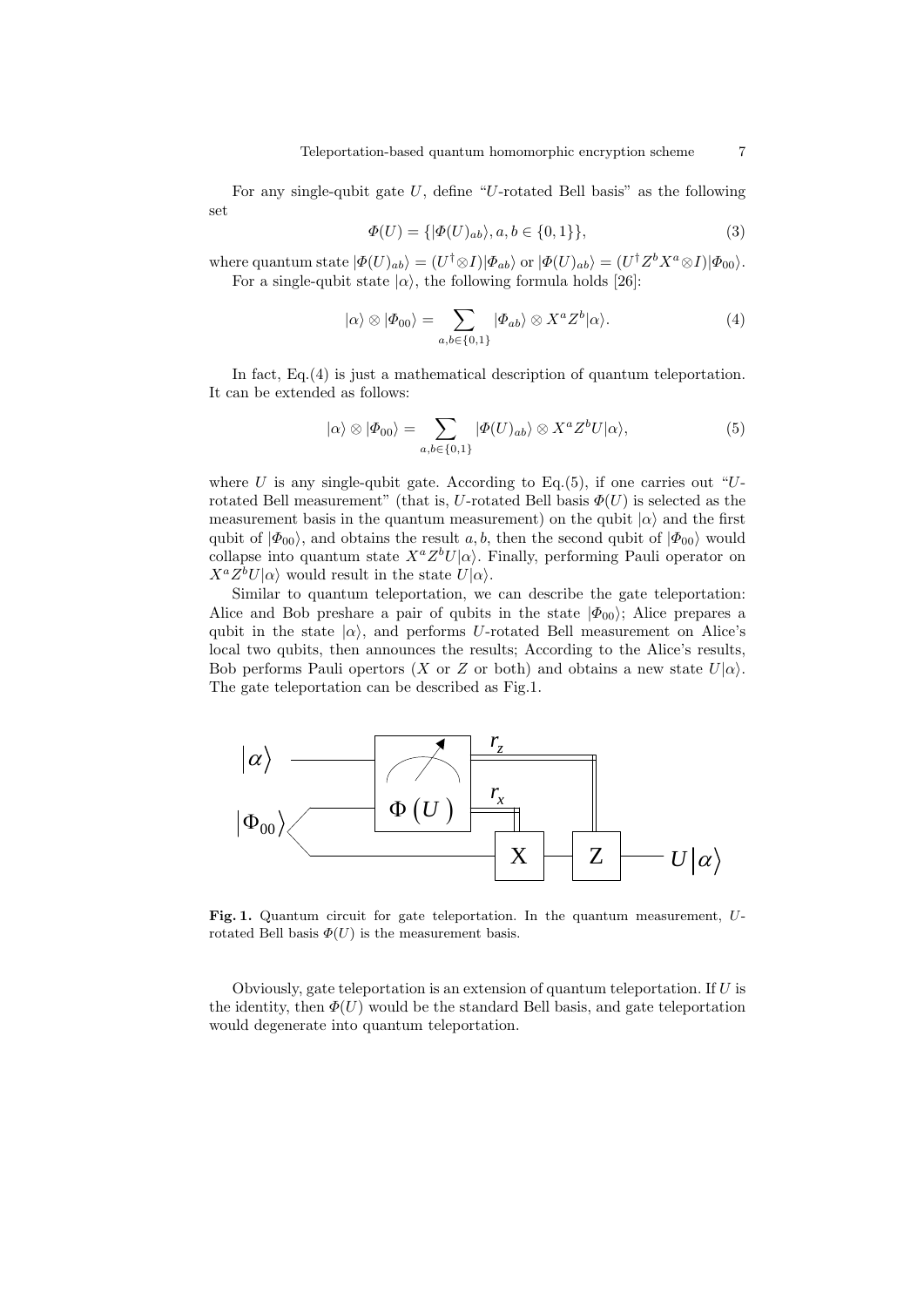# 3 Homomorphic evaluation of  $T$ -gate

In the set of universal quantum gates, T-gate is the only one non-Clifford gate. In order to construct QHE scheme, the main obstacle is how to homomorphically evaluate the T-gate. The QHE scheme in Ref. [9] realizes  $T$ -gate homomorphically, however an interaction are used to remove P-error that occurs in the homomorphic evaluation of  $T$ -gate: whenever Server performs a  $T$ -gate on a qubit, he sends the qubit to Client; Then Client performs a quantum operator  $P^x$  (x is a secret bit which is known only by Client)<sup>2</sup> on the qubit and returns it to Server.

In this section, a new module named  $EG[P^x]$  is defined, and a new method based on  $EG[P^x]$  is proposed to remove P-error. Based on gate teleportation, the module  $EG[P^x]$  is implemented through a two-party secure computation scheme, which contains quantum measurement. When the module  $EG[P^x]$  is used in the homomorphic evaluation of T-gate, Client can defer all the quantum measurements until Server has finished all his/her computation. Thus the interactions can be avoided.

### 3.1 Encrypted gate based on gate teleportation

Define encrypted gate  $EG[U] : |\alpha\rangle \to ((a, b), Enc_{a, b}(U|\alpha))$ , where  $a, b \in \{0, 1\}$ are random bits,  $Enc_{a,b}$  is a quantum encryption operator with the keys  $a, b$ . Especially, if  $Enc_{a,b}$  is a QOTP encryption, then  $EG[U] : |\alpha\rangle \to ((a,b), X^a Z^b U |\alpha\rangle)$ . In order to apply it to the construction of QHE, we present a two-party computation scheme for  $EG[U]$  based on gate teleportation. In our scheme, Server provide a quantum state  $|\alpha\rangle$  as input; While the computation of  $EG[U]$  is finished, Client will obtain random bits  $(a, b)$  and Server obtains the quantum state  $X^a Z^b U|\alpha\rangle$ ; Moreover, U is selected by Client, and Server cannot obtain any information about  $a, b$  and  $U$ . For any two-party computation scheme implementing  $EG[U]$ , if Server can intercept zero information about  $a, b$  and  $U$ , then we say the scheme has perfect security.

The most important feature of encrypted gate  $EG[U]$  is that the computing of  $U$ -gate is encrypted and the gate  $U$  must be secure (e.g. in the two-party computation scheme, Server cannot know which gate is selected by Client).

Fig.2 describes a gate-teleportation-based implementation of  $EG[U]: |\alpha\rangle \rightarrow$  $((r_x, r_z), X^{r_x}Z^{r_z}U|\alpha\rangle)$ , where  $r_x, r_z \in \{0, 1\}$  are random bits. This implementation must use the Bell state and quantum measurement.

The detailed procedure is as follows.

- 1. Server and Client preshare quantum entanglement  $|\Phi_{00}\rangle$ ;
- 2. Server sends quantum state  $|\alpha\rangle$  to Client;
- 3. Client performs U-rotated Bell measurement, and obtains random results  $r_r, r_\tau \in \{0, 1\}$ : Then the qubit retained by Server would be in the state  $X^{r_x}Z^{r_z}U|\alpha\rangle.$

 $2\text{ In the concrete scheme, in order to protect }x \text{ from the eavesdropping of Server, Client}$ should perform quantum operator  $\overline{X}^r \overline{Z}^{r'} P^x$ , where both r and r' are secret random bits chosen by Client.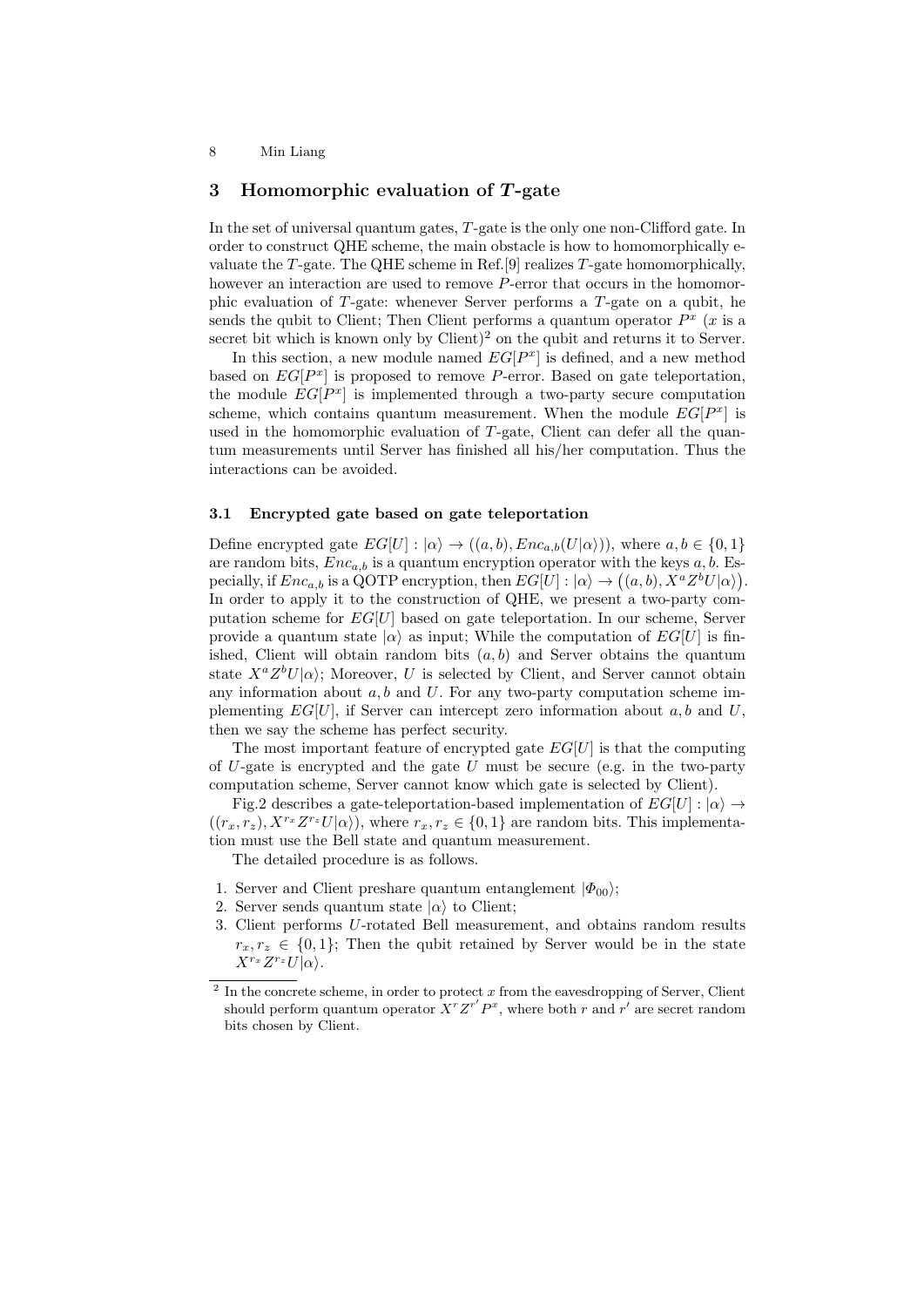

Fig. 2. Encrypted gate  $EG(U)$  is implemented by a two-party computation scheme based on gate teleportation. The dashed frame at the top shows Server's operations, and the dashed frame at the bottom shows Client's operations. There is only one qubit transmission from Server to Client.

Especially when  $U = P^x$ ,

$$
|\alpha\rangle \otimes |\Phi_{00}\rangle = \sum_{a,b \in \{0,1\}} |\Phi(P^x)_{ab}\rangle \otimes X^a Z^b P^x |\alpha\rangle, \forall x.
$$
 (6)

Considering  $P^x$ -rotated Bell measurement (or quantum measurement in the basis  $\{|\Phi(P^x)_{ab}\rangle\}_{a,b\in\{0,1\}}$  on the first two qubits, if one measures two bits a and b, then the third qubit would be in the state  $X^a Z^b P^x |\alpha\rangle$ .

According to gate teleportation, it can be easily shown the correctness of the implementation of  $EG[U]$  in Fig.2. We focus on its security in the following.

**Proposition 1.** The two-party computation scheme of  $EG[U]$  in Fig.2 is perfectly secure. That is, Server cannot obtain any information about U and  $r_x, r_z$ .

Proof. In fact, the dashed frame shows a slightly modified version of gate teleportation, so Client would obtain uniformly random bits  $r_x, r_z$  and Server cannot know any information about them. If the dashed frame is viewed as a black box (both Client and Server contribute to the functionality of the black box), then one can see that Client performs quantum operation  $X^{r_x}Z^{r_z}U$  on Server's quantum state  $|\alpha\rangle$  and the two bits  $r_x, r_z \in \{0, 1\}$  are unknown by Server. Thus Server does not know which gate is selected by Client, and its perfect security is derived from QOTP. Especially when  $U = P^x$ , the scheme in Fig.2 realizes the encrypted gate  $EG[P^x]$ . At the beginning of its execution, Server does not know which basis (or the value of  $x$ ) is chosen by Client. At the end, Server cannot deduce Client's measurement basis (or the value of  $x$ ) from all the inputs and outputs; The reason is as follow: Client's measurement results  $r_x, r_z$ are completely random and are unknown by Server, so  $X^{r_x}Z^{r_z}$  can be viewed as a QOTP encryption, then the value of  $x$  is perfectly hidden in the output  $X^{r_x}Z^{r_z}P^x$  $|\alpha\rangle$ .

Next, we propose the detailed construction of QHE scheme for T-gate. In the scheme, a method to remove P-error is introduced based on the encrypted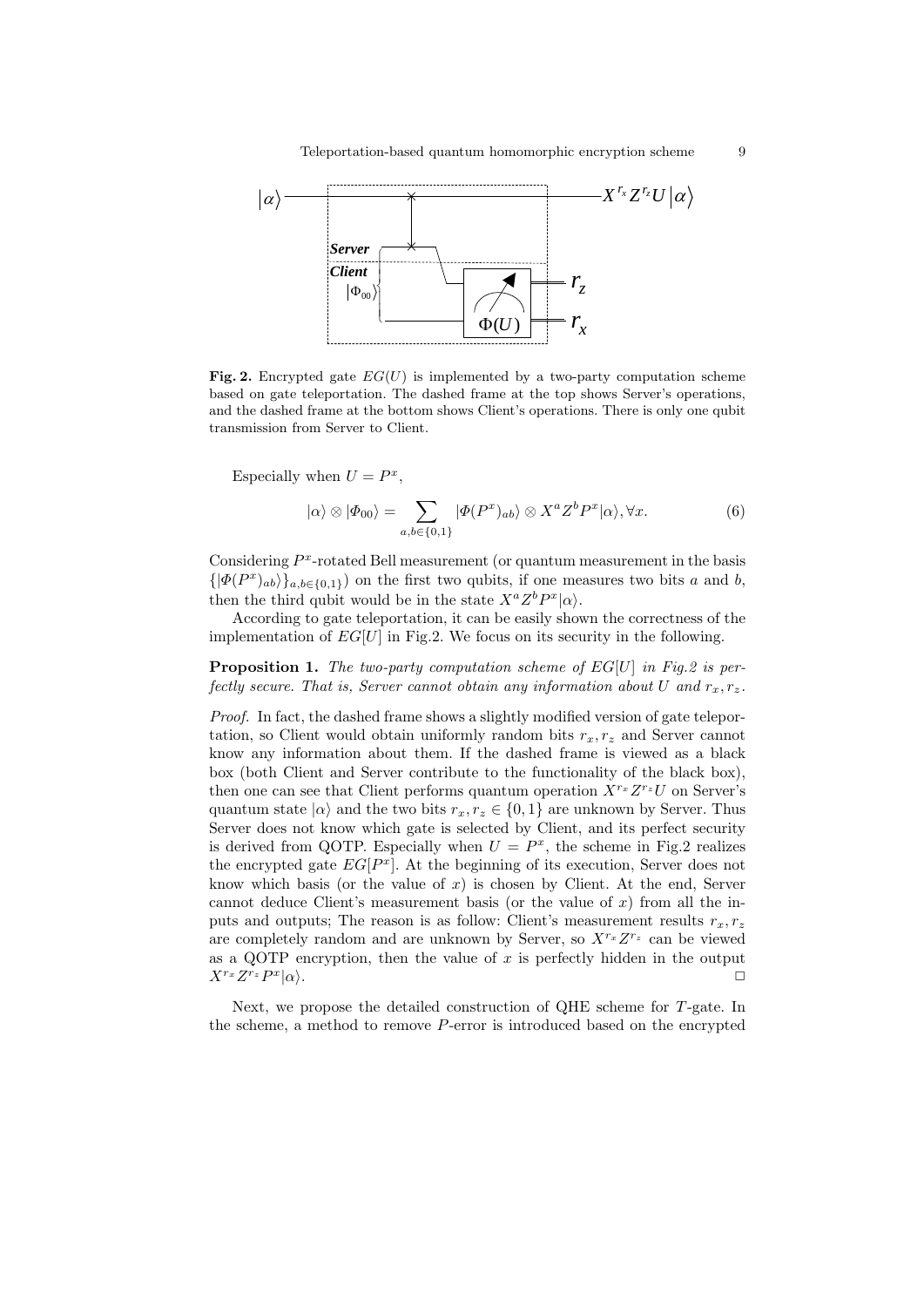gate  $EG[P^x]$ , then no interaction is necessary in the homomorphic evaluation of T-gate.

# 3.2 QHE scheme for  $T$ -gate

QHE scheme for T-gate contains the following five parts: Setup, Key Generation, Encryption, Evaluation of T-gate, and Decryption, where Setup preshares Bell state between Client and Server, and Key Generation generates encryption key (or secret key). The decryption key is generated until the key-updating procedure in Decryption. In the Decryption, Client should perform quantum measurement using the secret key; Then Client updates the secret key according to the key-updating rule and measurement result; Finally, Client obtains the decryption key (or final key).

In the following scheme, the first qubit of  $|\Phi_{00}\rangle$  is relabeled as c, and the other as s. Then this Bell state is denoted by  $|\Phi_{00}\rangle_{c,s}$ .

# QHE scheme for T-gate

- **1.Setup:** EPR source generates Bell state  $|\Phi_{00}\rangle_{c,s}$ , where qubit c and qubit s are held by Client and Server, respectively.
- **2.Key Generation:** Generate random bits  $x, z \in \{0, 1\}$ , and output  $sk =$  $(x, z)$  as secret key.
- **3. Encryption:** Given a single-qubit input, Client performs QOTP encryption with secret key  $sk = (x, z)$ . For example  $|\alpha\rangle \rightarrow X^x Z^z |\alpha\rangle$ .
- 4.Evaluation of T-gate: Server performs T-gate on encrypted qubit, and then a quantum SWAP operation on that qubit and qubit s, and finally outputs both of them.
- **5.Decryption:** According to secret key  $sk = (x, z)$ , Client carries out quantum measurement and key-updating, and obtains a new key which can be used as the decryption key.
	- **5-1.Quantum measurement.** According to the key x, Client performs  $P<sup>x</sup>$ -rotated Bell measurement on qubit s and qubit c, and obtains random values  $(r_x, r_z)$ .
	- 5-2. Key-updating. From the key-updating rules (Appendix C) and the secret key  $sk = (x, z)$  and measurement result  $(r_x, r_z)$ , Client computes the new key  $(x', z') = (x \oplus r_x, x \oplus z \oplus r_z).$
	- 5-3.QOTP decryption. With the new key  $(x', z')$ , Client performs QOTP decryption on the encrypted result and obtains the plaintext result. For example  $|\varphi\rangle \to Z^{z'} X^{x'} |\varphi\rangle = T |\alpha\rangle$ .

QHE scheme for T-gate can be described as Fig.3.

In Fig.3, the dashed circle shows the two-party computation scheme of encrypted gate  $EG[P^x]$ , which would output  $((r_x, r_z), X^{r_x}Z^{r_z}P^xTX^xZ^z|\alpha\rangle)$ . The classical bits  $(r_x, r_z)$  are the partial inputs for the key-updating procedure, and the quantum state is the encrypted result. There are three transmissions of mes-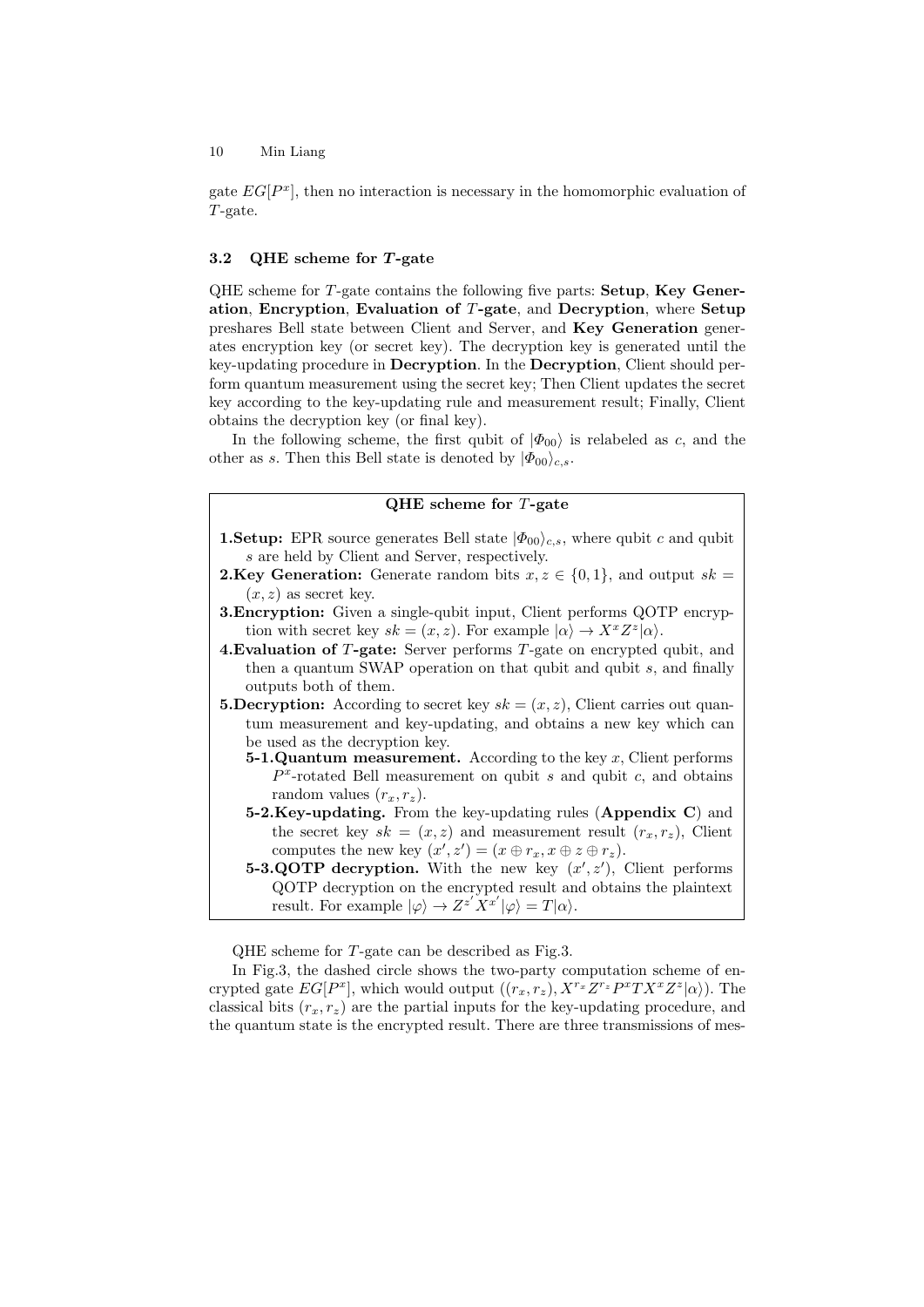

Fig. 3. QHE scheme for T-gate. Server's operations are above the dashed line and Client's operations are below the dashed line. Each arrow shows the direction in which the information is transmitting, e.g. from Server to Client or from Client to Server. The dashed circle describes the two-party computation scheme of  $EG[P^x]$ . Key-updating is a classical algorithm.

sages in the whole scheme. The first and third messages are encrypted data and encrypted result, respectively. So there is only one transmission in the homomorphic evaluation. Concretely, there is an unidirectional transmission from Server to Client in the execution of  $EG[P^x]$ .

The two bits  $x, z \in \{0, 1\}$  are Client's secret key, and are unknown by Server. Client's quantum measurement depends on the secret bit  $x$  and the measurement basis is  $\{|\Phi(P^x)_{ab}\rangle\}_{a,b\in\{0,1\}}$ . In addition, Client's outputs  $r_x, r_z$ in the measurement are completely random, and would not be sent to Server, so Server cannot obtain the secret key  $x, z$  and the new key  $(x', z')$ , where  $x' = x \oplus r_x, z' = x \oplus z \oplus r_z.$ 

#### 3.3 Analysis

In the above scheme, the implementation of  $EG[P^x]$  (in the dashed circle) contains quantum measurement. According to the principal of deferred measurement, Client could defer the  $P<sup>x</sup>$ -rotated Bell measurement until Server returns the result of homomorphic evaluation. While measuring the qubit  $s$  and qubit c, Client obtains the encrypted result  $X^{x'}Z^{z'}T|\alpha\rangle$  and two random bits  $(r_x, r_z)$ . Then Client can update the secret key  $(x, z)$  according to  $(r_x, r_z)$  and obtain a new secret key  $(x', z')$ , which is used to decrypt the encrypted result.

In Fig.3, there are three arrows, which represent the 1st, 2nd, and 3rd information transmission, respectively. Both the 2nd and 3rd transmissions are from Server to Client. Because the quantum measurement can be deferred until Server returns the final result of homomorphic evaluation, the 2nd message can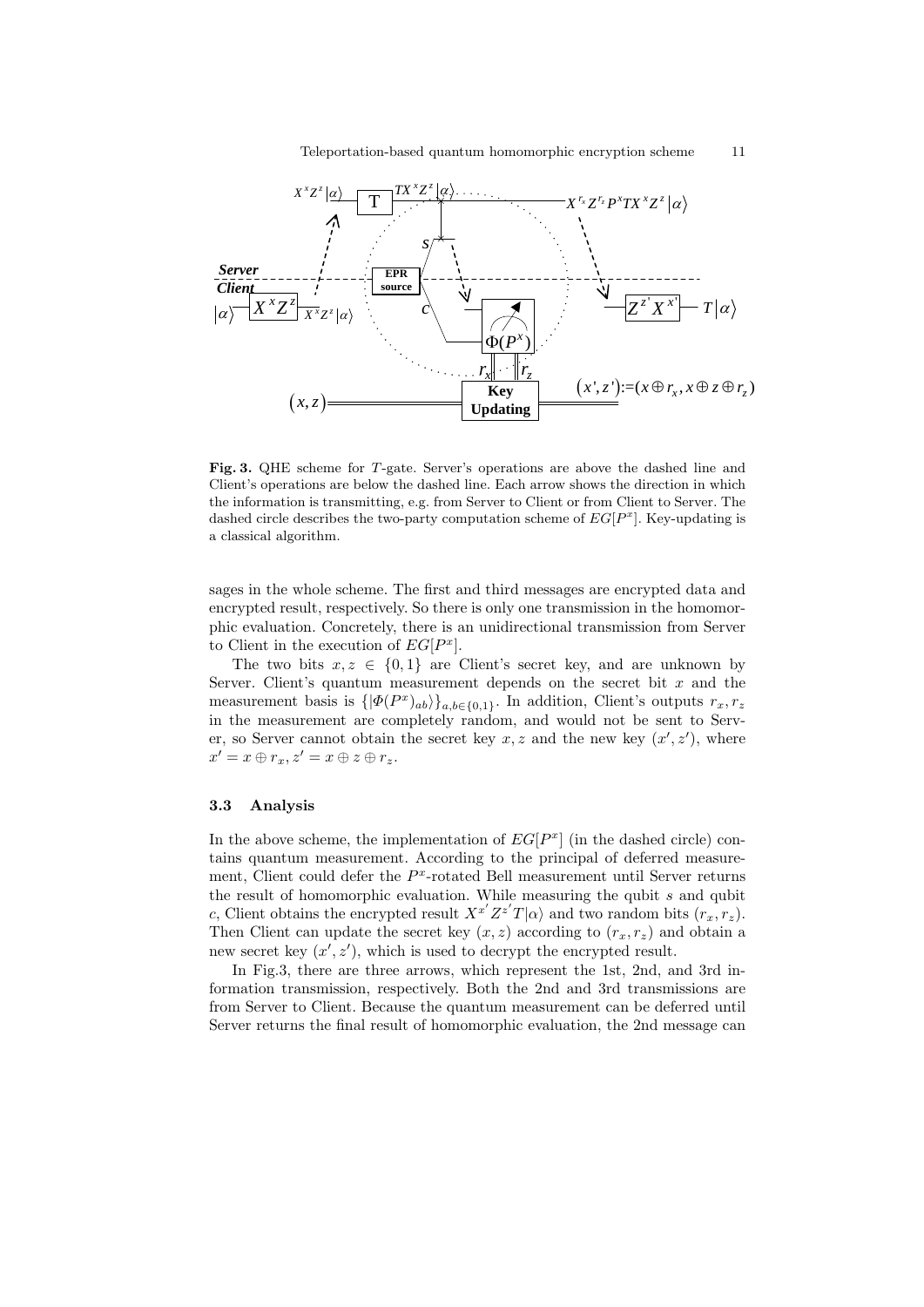be incorporated into the 3rd transmission. Then the whole scheme contains only two information transmissions, and no interaction is necessary during the phase of homomorphic evaluation.

**Proposition 2.** The QHE scheme for  $T$ -gate is correct. That is,  $T$ -gate can be implement homomorphically.

Proof. The phase of evaluation contains a SWAP operation, and the phase of decryption contains a quantum measurement. The two operations have just finished the encrypted gate  $EG[P^x]$ . It is easy to verify the following equation (up to a global phase):

$$
P^x TX^x Z^z = X^x Z^{x \oplus z} T, \forall x, z \in \{0, 1\}.
$$
 (7)

So (up to a global phase)

$$
EG[P^x](TX^xZ^z|\alpha\rangle) = ((r_x, r_z), X^{r_x}Z^{r_z}P^xTX^xZ^z|\alpha\rangle)
$$
\n(8)

$$
= ((r_x, r_z), X^{r_x} Z^{r_z} X^x Z^{x \oplus z} T | \alpha \rangle)
$$
\n<sup>(9)</sup>

$$
= ((r_x, r_z), X^{x \oplus r_x} Z^{x \oplus z \oplus r_z} T | \alpha \rangle), \qquad (10)
$$

where  $r_x, r_z \in \{0, 1\}$  and  $|\alpha\rangle$  is arbitrary qubit. While finishing the  $EG[P^x]$ , Client would obtain  $(r_x, r_z)$  and Server would obtain a qubit in the encrypted state  $X^{x'}Z^{z'}T|\alpha\rangle$ , where the new key  $(x', z') = (x \oplus r_x, x \oplus z \oplus r_z)$ ; However, Server does not know the value of the new key  $(x', z')$ . Then Server sends the encrypted state to Client. Finally, Client firstly computes the new key  $(x', z')$ from the his/her secret key  $sk = (x, z)$  and measurement result  $r_x, r_z$  and then decrypts the encrypted state and obtains plaintext result  $T|\alpha\rangle$ .

# Proposition 3. The QHE scheme for T-gate is perfectly secure.

*Proof.* The security is guaranteed by the security of QOTP and  $EG[P^x]$ . Concretely, Client performs QOTP encryption on quantum data  $|\alpha\rangle$  and sends the encrypted data to Server, so Server cannot obtain any information about the plaintext data  $|\alpha\rangle$  and random bits x, z. Next, Server collaborates with Client and finishes the computation of  $EG[P^x]$ . Because Proposition 1 has proved the perfect security of the two-party computation scheme for  $EG[P^x]$ , Server cannot obtain any information about x and  $r_x, r_z$  during the computation of EG[ $P^x$ ]. Above all, Server cannot obtain any information about  $|\alpha\rangle$ ,  $(x, z)$  and  $(r_x, r_z)$ , so the final key  $(x', z')$  is also perfectly protected. Then, with respect to Server, the computation result  $T|\alpha\rangle$  is perfectly hidden in the encrypted result  $X^{x^{\prime}}Z^{z^{\prime}}$  $T|\alpha\rangle$ .

It can be seen from the QHE scheme for T-gate that, Server only performs T-gate and SWAP, and Client performs more complex quantum computation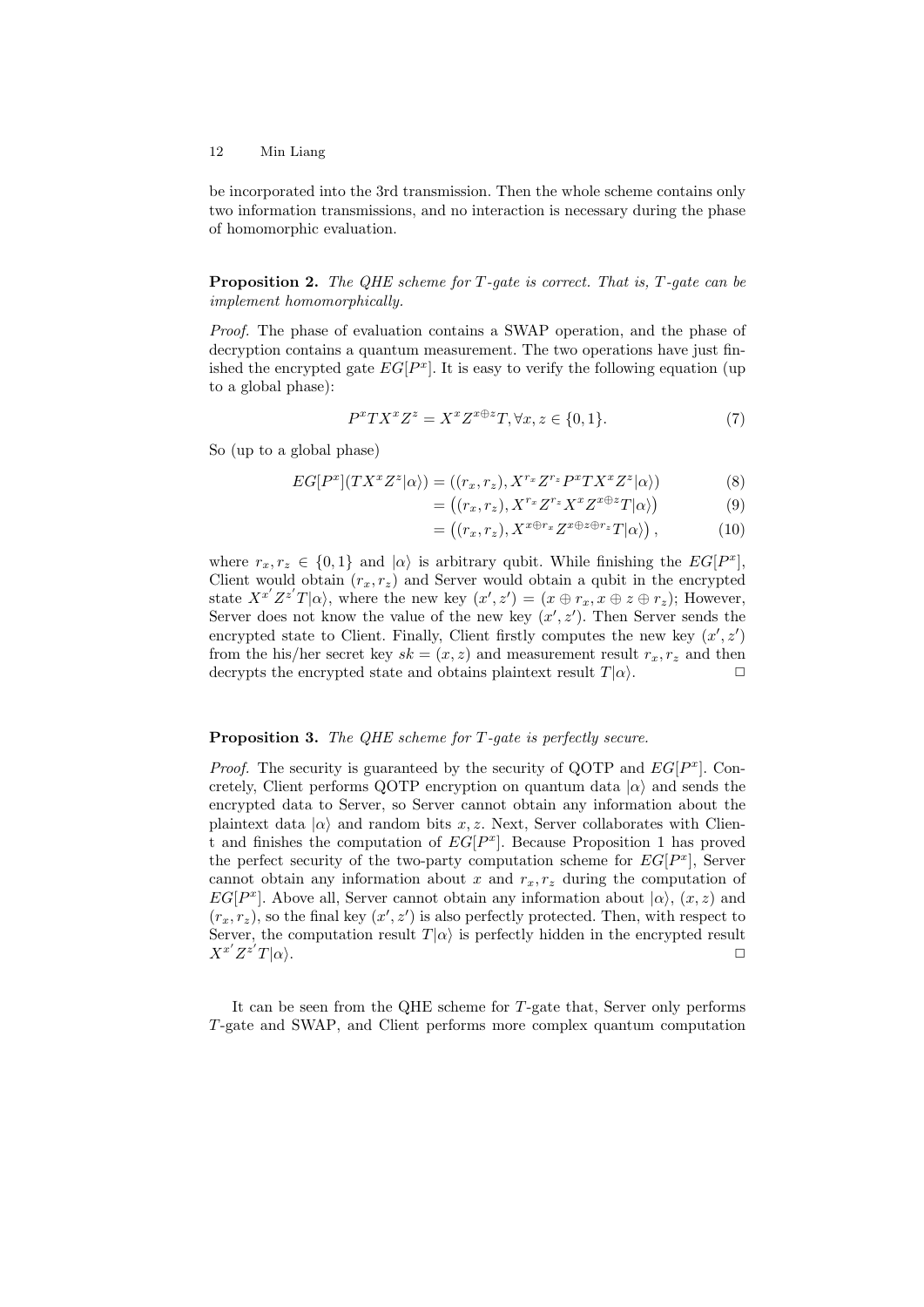(e.g.  $X,Z,CNOT, P,H,Z$ -basis measurement); However, this QHE scheme is only customized to the homomorphic evaluation of T-gate. For a general quantum circuit which contains lots of different gates, we will construct its QHE scheme and compare Client's quantum complexity and Server's.

Remark 1. For a  $T^{\dagger}$ -gate, its QHE scheme can be constructed in the same way, and the proofs of correctness and security are also the same. The only difference lies in that, key-updating algorithm will obtain the new key  $(x', z') = (x \oplus r_x, z \oplus$  $r_z$ ).

In the next section, QHE schemes for any unitary quantum circuit are presented based on the scheme that implements  $T/T^{\dagger}$ -gate homomorphically. Once that Server performs a  $T/T^{\dagger}$ -gate, he/she should collaborate with Client and finishes an execution of  $EG[P^x]$  (the bit  $x \in \{0,1\}$  is an intermediate value during the process of key-updating. It is only known by Client, so the collaboration of Server and Client is necessary for the execution of  $EG[P^x]$ ). Thus, once a  $T/T^{\dagger}$ -gate is performed, an unidirectional transmission from Server to Client is required. In the whole QHE scheme for quantum circuit, the total number of transmissions is the same as that of  $T/T^{\dagger}$ -gate in the circuit. In fact, all these transmissions can be deferred until finishing all the homomorphic evaluation of the circuit, then the interactions in the homomorphic evaluation procedure can be completely avoided.

# 4 Quantum homomorphic encryption scheme for any unitary quantum circuit

In the QHE scheme for  $T/T^{\dagger}$ -gate, based on  $EG[P^x]$ , a non-interactive method is proposed to remove P-error generated in the homomorphic evaluation. Moreover, using the method, we devise two QHE schemes for any unitary quantum circuit. Our schemes have the following properties: non-interaction, perfect security, homomorphic evaluation of any unitary quantum circuit, and quasi-compactness. The first scheme GT achieves  $M \log M$ -quasi-compactness, and its variation VGT achieves M-quasi-compactness.

#### 4.1 Main idea

According to the QHE scheme for T-gate, once that Server performs a T-gate, Server and Client should finish a two-party computation scheme of  $EG[P^x]$ . The implementation of  $EG[P^x]$  contains quantum measurement, and the measurement depends on the secret bit x. Given a quantum circuit  $\mathcal C$  which has M  $T/T^{\dagger}$ -gates, if each  $T/T^{\dagger}$ -gate is implemented homomorphically following the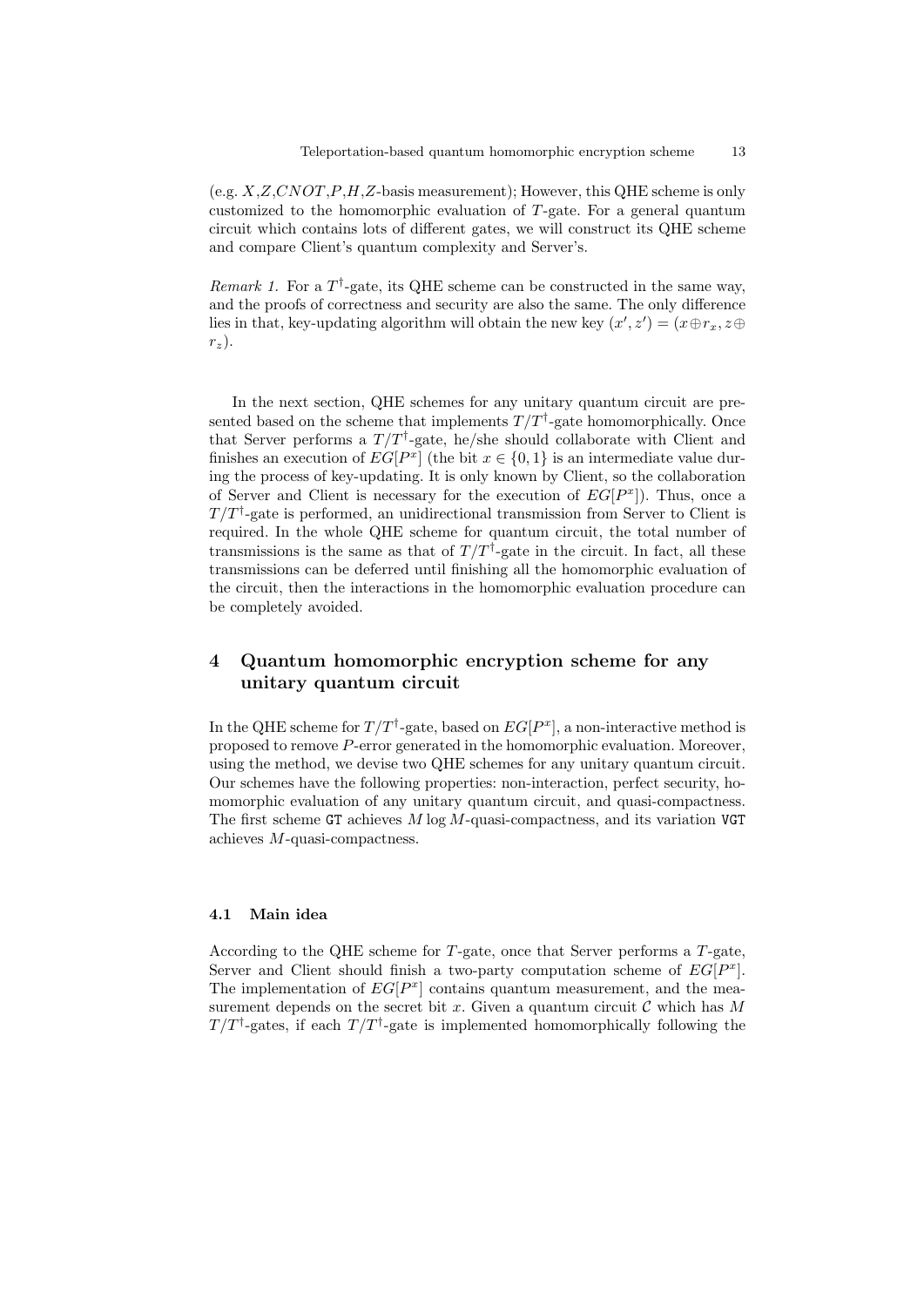previous scheme, then the QHE scheme for  $\mathcal C$  would contain  $M$  quantum measurements. We prove all the M measurements can be deferred until Server has finished the evaluation of quantum circuit  $\mathcal{C}$ .

Without loss of generality, we consider a quantum circuit with at least one T-gate (see Fig.4). The circuit contains a T-gate acting on the 1st qubit, and then any sub-circuit  $\Omega$  acting on  $n(n \geq 1)$  qubits, where  $\Omega$  may contains more T-gates.  $\Omega$  may be only one quantum gate, or a series of gates;  $\Omega$  maybe act on only one qubit (if  $n = 1$ , then  $\Omega$  acts on only one qubit, and acts on the same qubit as  $T$ -gate), or act on  $n$  qubits.



Fig. 4. The general structure of quantum circuit containing T-gates. The sub-circuit  $\Omega$  contains lots of quantum gates.

Given a quantum circuit containing T-gates (see Fig.4), we consider that the T-gate is implemented homomorphically using the previous scheme. Concretely, the encrypted data  $X^x Z^z |\alpha\rangle$  is transformed by T, and then  $EG[P^x]$  performs on it and Bell state. We prove that, the measurement  $(P<sup>x</sup>-rotated Bell measure$ ment) in the module  $EG[P^x]$  can be deferred until finishing the computation of the quantum circuit  $\Omega$  (see Fig.5).



Fig. 5. QHE scheme for T-gate is used in the homomorphic evaluation of a general circuit. The  $P<sup>x</sup>$ -rotated Bell measurement is deferred until the quantum circuit  $\Omega$  has been performed. The measurement basis  $\Phi(P^x)$  depends on the secret bit x, which is used to produce the encrypted data  $X^x Z^z |\alpha\rangle$ .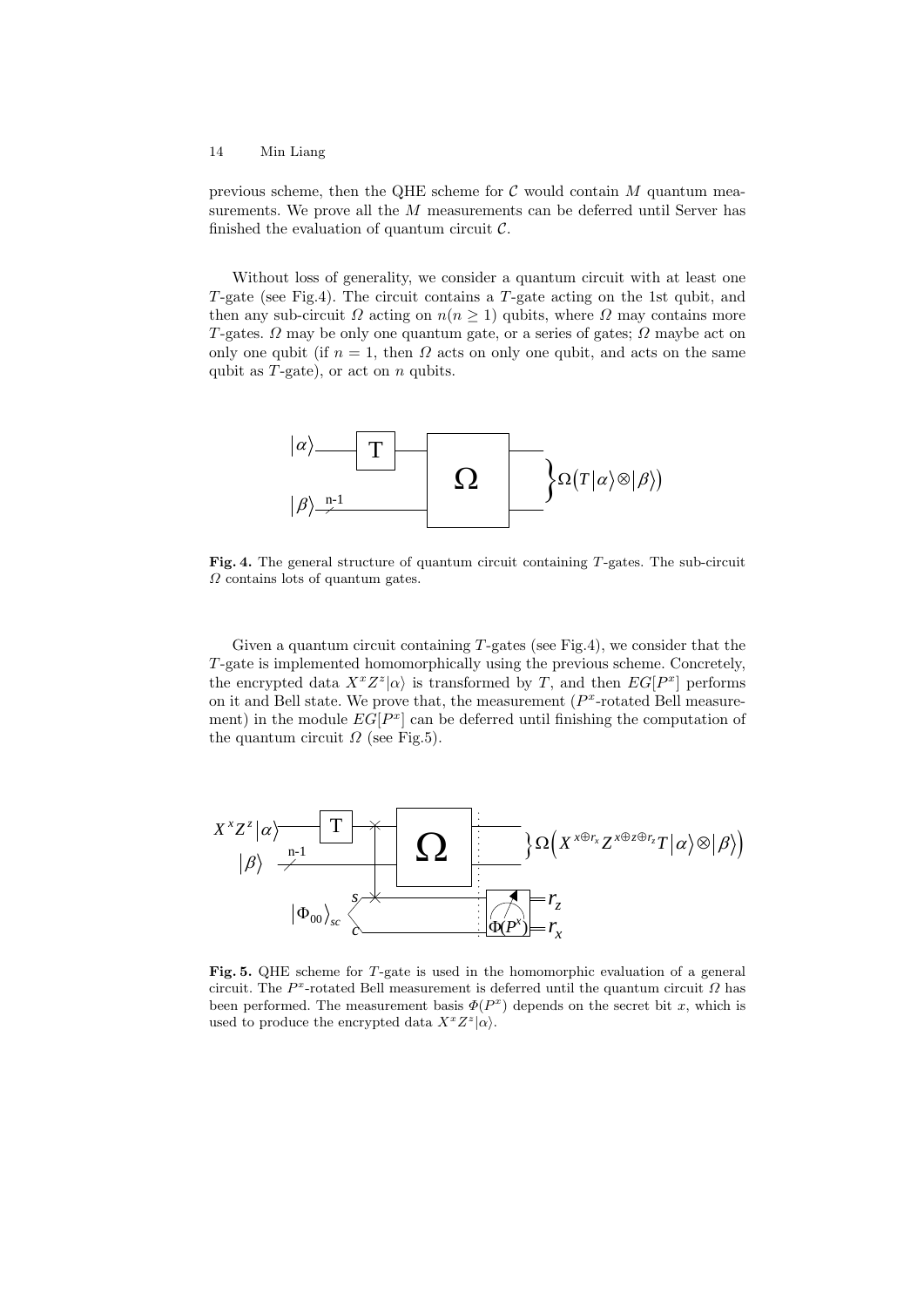In Fig.5, there are four quantum registers. In order to explicitly describe the following deduction, these registers are denoted as 1, 2, s, c, respectively. The 2nd register has  $n - 1$  qubits. In the following formulas, the subscript of a quantum operator indicates which register is performed by the quantum operator, and the subscript of a quantum state indicates which register is in that state.

$$
(X^x Z^z |\alpha\rangle)_1 \otimes |\beta\rangle_2 \otimes |\varPhi_{00}\rangle_{s,c}
$$

$$
\frac{T_1}{T_1} \left( TX^x Z^z | \alpha \rangle \right)_1 \otimes |\beta \rangle_2 \otimes |\Phi_{00} \rangle_{s,c} \tag{11}
$$

$$
\xrightarrow{SWAP_{1,s}} (TX^x Z^z |\alpha\rangle)_s \otimes |\beta\rangle_2 \otimes |\Phi_{00}\rangle_{1,c} \tag{12}
$$

$$
\xrightarrow{\Omega_{1,2}} (\Omega_{1,2} \otimes I_s \otimes I_c)((TX^x Z^z | \alpha))_s \otimes |\Phi_{00}\rangle_{1,c} \otimes |\beta\rangle_2)
$$
\n(13)

$$
= (\Omega_{1,2} \otimes I_s \otimes I_c) \sum_{a,b \in \{0,1\}} |\Phi(P^x)_{ab}\rangle_{s,c} \otimes X^a Z^b P^x TX^x Z^z |\alpha\rangle_1 \otimes |\beta\rangle_2 \tag{14}
$$

$$
= \sum_{a,b \in \{0,1\}} |\Phi(P^x)_{ab}\rangle_{s,c} \otimes \Omega_{1,2}(X^{x \oplus a} Z^{x \oplus z \oplus b} T|\alpha\rangle_1 \otimes |\beta\rangle_2) \tag{15}
$$

$$
\xrightarrow{U-\text{rotated Bell measurement}} \tag{16}
$$

$$
\Omega\left(\left(X^{x\oplus r_x}Z^{x\oplus z\oplus r_z}T|\alpha\rangle\right)\otimes|\beta\rangle\right)_{1,2}, \text{if the measurement outputs } r_z, r_x.
$$

Thus the final result is  $((r_x, r_z), \Omega(X^{x \oplus r_x} Z^{x \oplus z \oplus r_z} T | \alpha \rangle \otimes | \beta \rangle))$ . Next we consider the condition that the quantum measurement  $(P<sup>x</sup>-rotated Bell measurement)$ in  $EG[P^x]$  is not deferred. Concretely, T-gate is firstly performed and then followed by  $EG[P^x]$ , e.g.  $EG[P^x]TX^xZ^z|\alpha\rangle = ((r_x, r_z), X^{x \oplus r_x}Z^{x \oplus z \oplus r_z}T|\alpha\rangle)$ , and the sub-circuit  $\Omega$  is performed finally and the first two registers come into the state  $((r_x, r_z), \Omega(X^{x \oplus r_x} Z^{x \oplus z \oplus r_z} T | \alpha \rangle \otimes | \beta \rangle))$ . Thus, the final result would not be affected whether or not deferring the quantum measurement in  $EG[P^x]$ .

Similar to the analysis about  $T$ -gate, we can obtain the same conclusion for the  $T^{\dagger}$ -gate.

For a quantum circuit C which contains  $M T/T^{\dagger}$ -gates, we can recursively make use of the above method: each  $T/T^{\dagger}$ -gate is performed and followed by a encrypted gate  $EG[P^x]$ , where the secret bit x varies every time; There are M  $T/T^{\dagger}$ -gates and M encrypted gates; These encrypted gates contains M quantum measurements; All these measurements can be deferred until finishing the whole circuit C. The quantum measurement in  $EG[P^x]$  depends on the updating intermediate key x before the execution of  $T/T^{\dagger}$ -gate, and the key-updating rule of  $T/T^{\dagger}$ -gate depends on the measurement result in the previous measurements. So all these  $M$  quantum measurements must be performed alternately with the key-updating steps. (There are two alternative ways and each one results a version of QHE scheme in this article). In addition, the key-updating steps has the same order as the series of quantum gates, so all these M measurements are performed in the same order as the execution of all  $M T/T^{\dagger}$ -gates.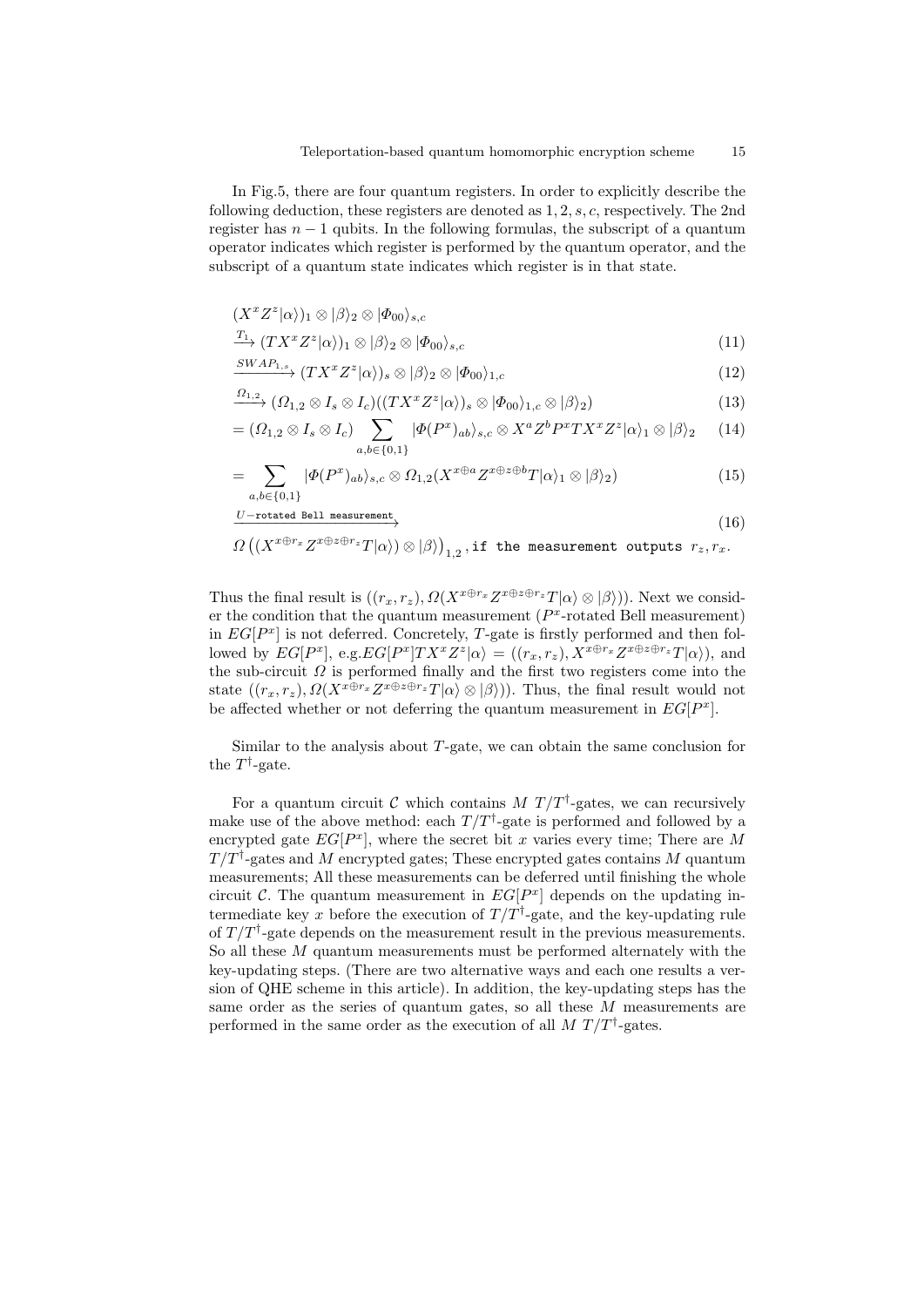#### 4.2 Scheme GTQHE scheme based on gate teleportation

According to the above idea, we propose a non-interactive QHE scheme, in which the encryption algorithm is QOTP-encryption. In the homomorphic evaluation of quantum circuit  $\mathcal{C}$ . Server carries out a series of quantum gates in circuit  $\mathcal C$  except that performing an additional SWAP operation after each execution of  $T/T^{\dagger}$ -gate. There is no interaction between Client and Server during the process of homomorphic evaluation. In the process of decryption, Client alternately performs quantum measurements and key-updating, and finally performs a QOTP-decryption. There is no interaction between Client and Server during the decryption. The detailed description is presented as follows.

Suppose there is a unitary quantum circuit  $\mathcal C$  acting on  $n$  qubits. Assume it consists of the quantum gates from the set  $S = \{X, Z, H, P, CNOT, T, T^{\dagger}\},\$ and its size is N (There are N gates in the circuit). The quantum gates in  $\mathcal C$  are numbered from left to right, e.g.  $Gate[1], Gate[2], ..., Gate[N]$ . Denote  $Gate[j]_w$ as the jth quantum gate acting on the wth qubit. For example,  $Gate[j] = H$  acts on the wth qubit, denote  $Gate[j]_w = H_w$  or  $Gate[j] = H_w$ . Denote  $CNOT_{w,w'}$ as a two-qubit gate CNOT acting on the wth and  $w'$ th qubits, where wth qubit is the control). Among the N gates, assume the total number of T-gates and  $T^{\dagger}$ gates is  $\sharp \{j : Gate[j] = T \text{ or } T^{\dagger}\} = M$ . Every T-gate and  $T^{\dagger}$ -gate has its own number  $j_i$   $(i \leq j_i \leq N, 1 \leq i \leq M)$  in the series of gates  $\{Gate[j], j = 1, \ldots, N\}$ . Then  $Gate[j_i] = T/T^{\dagger}$  and  $j_i < j_{i+1}$ . Suppose  $Gate[j_i]$   $(1 \le i \le M)$  acts on w<sub>i</sub>th qubit  $(1 \leq w_i \leq n)$ . That is,  $Gate[j_i] = T_{w_i}/T_{w_i}^{\dagger}$ .

Next we describe the QHE scheme  $GT$  for the quantum circuit  $\mathcal{C}$ . The encryption algorithm is the QOTP encryption transformation; the plaintext data has n qubits and the secret key sk has 2n bits. Let QOTP key  $sk = (x_0, z_0), x_0, z_0 \in$  $\{0,1\}^n$ . The wth plaintext qubit is encrypted using the secret bit  $(x_0(w), z_0(w))$ . Once that a quantum gate is performed on an encrypted data, the QOTP key should be updated according to the key-updating rules (see Appendix  $C$ ). After the jth  $(1 \le j \le N - 1)$  gate is performed, a new key (denoted as  $(x_j, z_j), x_j, z_j \in \{0, 1\}^n$  can be obtained through key-updating; It is nether the initial key nor final key, so we call it intermediate key. After the execution of the final gate and all the key-updating, a final key  $(x_{final}, z_{final})$  can be obtained, and can be used in QOTP decryption. It is worth to notice that, only the server knows the quantum circuit  $\mathcal C$  (or the series of gates in  $\mathcal C$ ), so Server must generate the key-updating functions according to the key-updating rules and the gates' sequence, and the key-updating functions should be sent to Client together with the encrypted results. Client computes the final key  $(x_{final}, z_{final})$ using the key-updating functions.

QHE scheme GT for quantum circuit  $\mathcal C$  can be described as the five parts: Setup, Key Generation, Encryption, Evaluation, and Decryption. In our scheme, Setup is an additional part compared with the usual definition of QHE.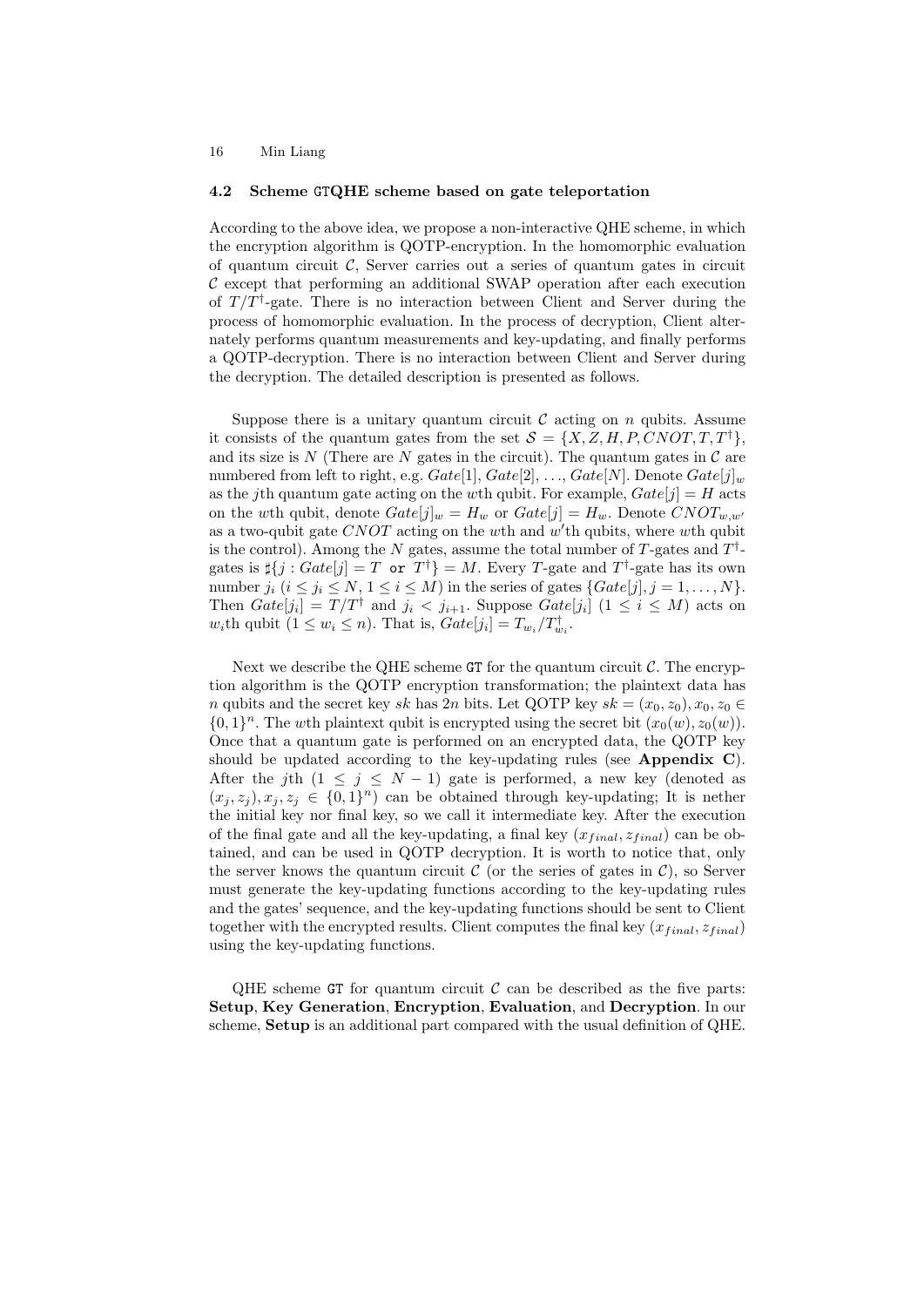It preshares Bell states between Client and Server. Actually, these Bell states can be generated during the evaluation, e.g. before each SWAP operation. In the QHE scheme, the first half of the *i*<sup>th</sup> Bell state is relabeled as  $c_i$ , and the other as  $s_i$ . Then the *i*th Bell state is denoted as  $|\Phi_{00}\rangle_{c_i,s_i}$ ,  $i=1,\ldots,M$ .

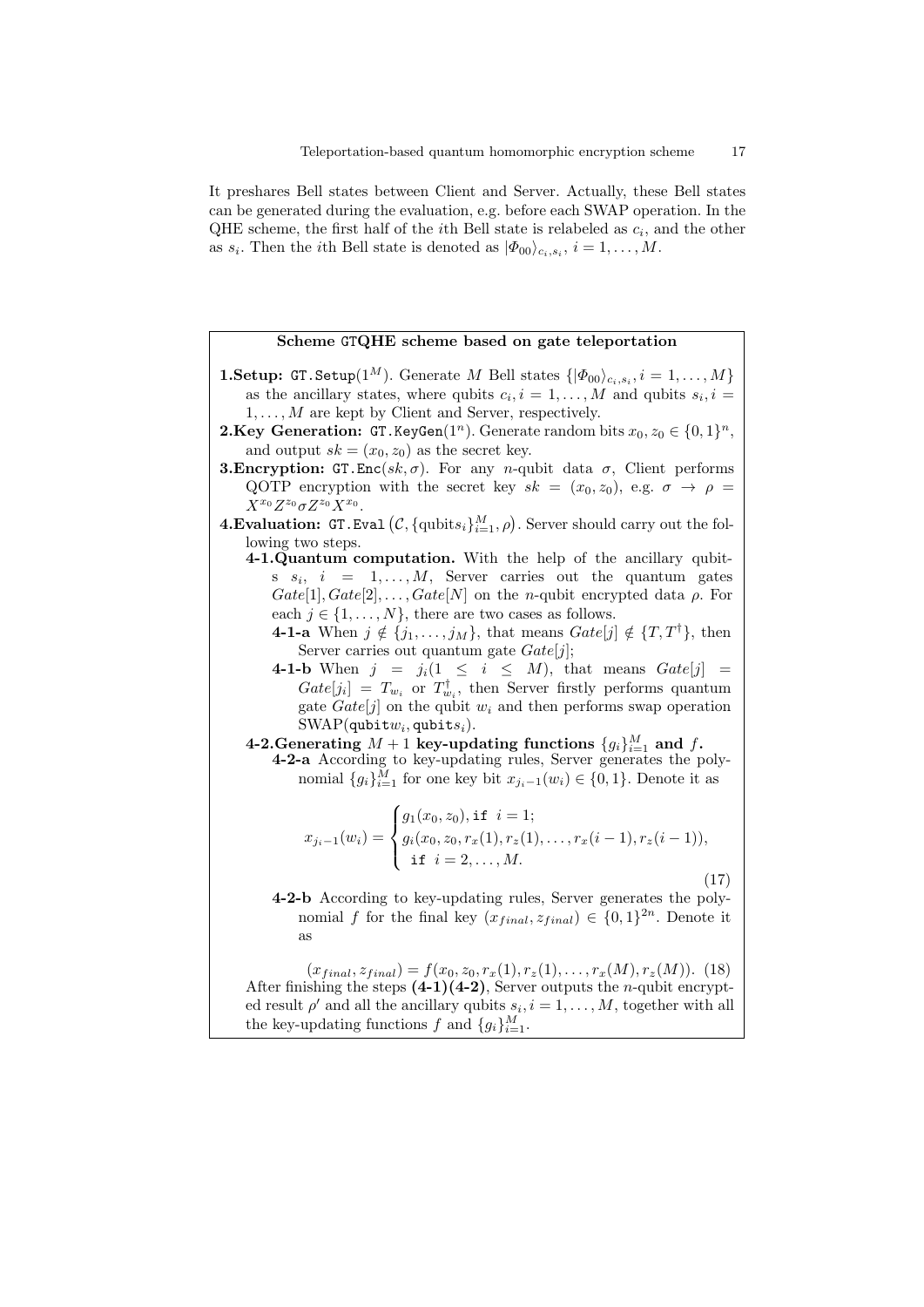#### Scheme GT continued

- **5.Decryption:** GT.Dec  $(sk, \{g_i\}_{i=1}^M, f, \{\text{qubits}_i, \text{qubit}_i\}_{i=1}^M, \rho')$ . According to secret key  $sk = (x_0, z_0)$  and all the key-updating functions, Client performs quantum measurements on the M pairs of qubits  $\{(s_i, c_i)\}_{i=1}^M$ , and QOTP-decryption on the *n*-qubit encrypted result  $\rho'$ . The detailed procedure has the following three steps.
	- 5-1.Alternate execution of  $\{g_i\}_{i=1}^M$ -computing and measurement. For each  $i = 1, \ldots, M$ , Client finishes ith round of computation which contains the two steps.
		- **5-1-a. Computing measurement basis**  $\Phi(P^b)$ **.** According to secret key  $sk = (x_0, z_0)$  and part of measurement results  $r_x(1), r_z(1), \ldots, r_x(i-1), r_z(i-1),$  Client computes a key bit b from the key-updating function  $g_i$

$$
b = \begin{cases} g_1(x_0, z_0), \text{if } i = 1; \\ g_i(x_0, z_0, r_x(1), r_z(1), \dots, r_x(i-1), r_z(i-1)), \\ \text{if } i = 2, \dots, M. \end{cases} \tag{19}
$$

5-1-b.Quantum measurement. Based on the measurement basis  $\Phi(P^b)$ , Client performs quantum measurement on the qubit  $c_i$ and qubit  $s_i$ , and obtains the measurement result  $m_x, m_z \in$  $\{0, 1\}.$  Let  $(r_x(i), r_z(i)) = (m_x, m_z).$ 

Alternately perform  $M$  rounds of the two steps  $(5-1-a)$  and  $(5-1-b)$ , and finally obtain all the measurement results  $\{r_x(i), r_z(i)\}_{i=1}^M$ .

- 5-2. Computing the final key  $(x_{final}, z_{final})$ . The secret key  $sk =$  $(x_0, z_0)$  and all the measurement results  $\{r_x(i), r_z(i)\}_{i=1}^M$  are inputted into the function  $f$ , and the computation generates the final key  $(x_{final}, z_{final}).$
- 5-3.QOTP decryption. According to the final key  $(x_{final}, z_{final})$ , Client performs QOTP decryption transformation on the encrypted result, e.g.  $\rho' \to \sigma' = Z^{z_{final}} X^{x_{final}} \rho' X^{x_{final}} Z^{z_{final}}$ .

In the scheme GT, the measurement basis depends on one bit of some intermediate key, and the key bit should be computed from the key-updating functions  ${g_i}_{i=1}^M$ , which relate to the measurement results. Thus, Client must alternately perform quantum measurements and key-updating functions, and obtains the final key. The number of alternations is the same as the number of  $T/T^{\dagger}$ -gates in the circuit  $C$ .

According to the above QHE scheme, all the quantum measurements are deferred until finishing the execution of all the quantum gates  $\{Gate[j]\}_{j=1}^N$ . Thus, both Server and Client need M-qubit quantum memory in order to temporarily store qubits  $s_i$  and qubits  $c_i$ . When Server returns the encrypted result, the qubits  $s_i, i = 1, \ldots, M$  are also sent back to Client. Client performs quantum measurements on each pair of qubits  $(s_i, c_i)$ , and the measurement basis is com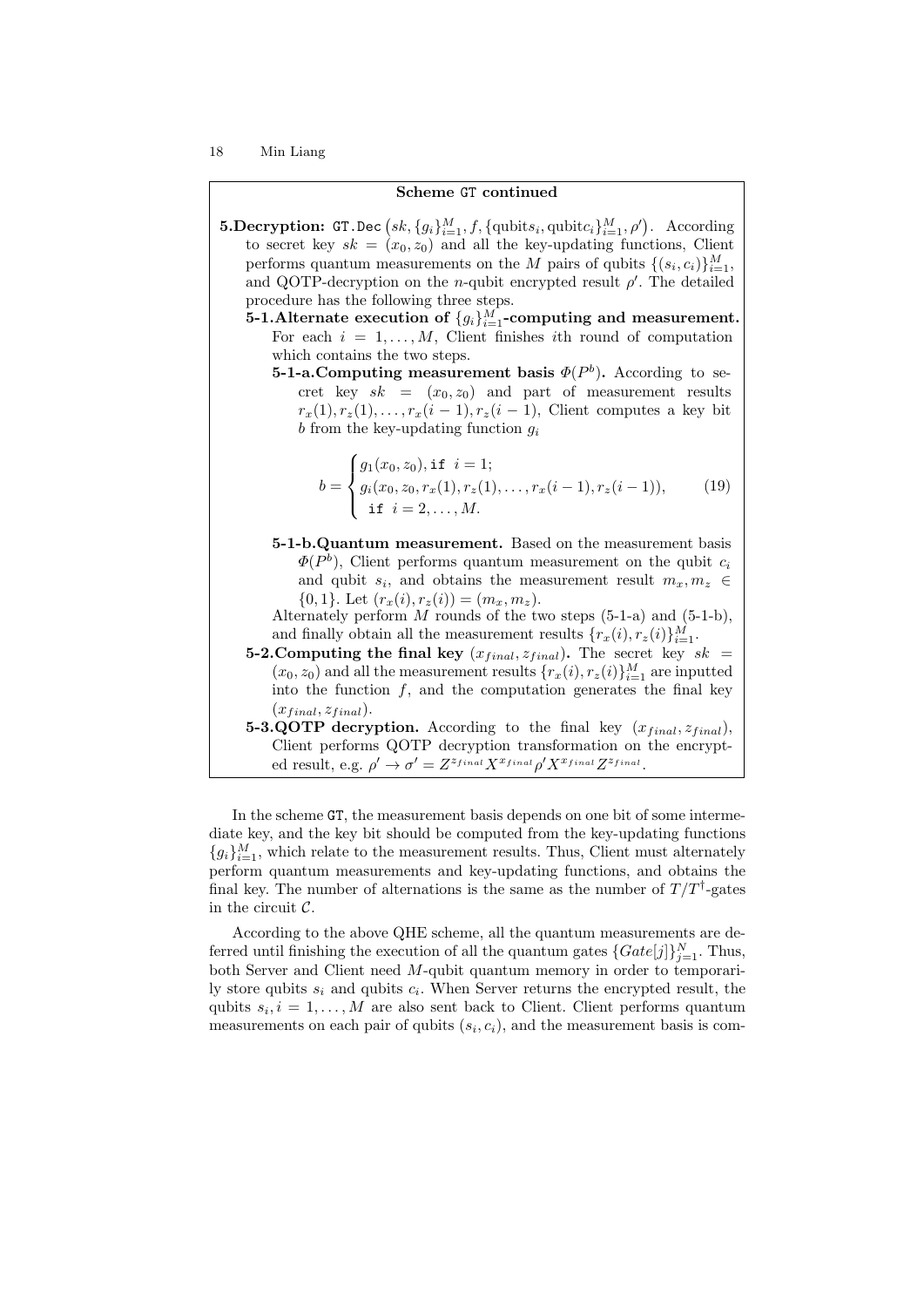puted from his/her secret key  $sk = (x_0, z_0)$  and the key-updating functions, which are provided by Server.

#### 4.3 Analysis

The scheme GT is analyzed from the correctness, security and quasi-compactness.

**Theorem 1.** Scheme GT is correct. That is, let  $\mathcal F$  be the class of all unitary quantum circuits consisted of quantum gates in  $S = \{X, Z, H, P, CNOT, T, T^{\dagger}\},\$ the scheme GT is F-homomorphic.

*Proof.* It is sufficient to prove that, for any n-qubit unitary circuit  $\mathcal C$  and any n-qubit data  $\sigma$ ,

$$
\Delta \left( \text{GT. Dec} \left( sk, \{ \text{qubit} c_i \}_{i=1}^M, \text{GT.Eval} \left( \mathcal{C}, \{ \text{qubits}_i \}_{i=1}^M, X^{x_0} Z^{z_0} \sigma Z^{z_0} X^{x_0} \right) \right), \Phi_{\mathcal{C}}(\sigma) \right) \leq negl(n),\tag{20}
$$

where the quantum circuit C consists of the gates  $Gate[1], Gate[2], \ldots, Gate[N],$ and  $\sharp \{j|Gate[j] \in \{T, T^{\dagger}\}\}=M$ .

In the scheme GT, for each  $Gate[j_i] \in \{T, T^{\dagger}\}\$ , its homomorphic evaluation is realized by using encrypted gate  $EG(P^{x_{j_i-1}(w_i)})$ , where  $w_i$  indicates the qubit which the  $Gate[j_i]$  acts on. The implementation of  $EG(P^{x_{j_i-1}(w_i)})$  contains two parts — SWAP and quantum measurement, which are finished in GT.Eval and GT.Dec respectively. The measurement in GT.Dec depends on one bit of the intermediate key. If the intermediate key is correct, then  $EG(P^{x_{j_i-1}(w_i)})$  can be implemented correctly.

In the following, we prove the intermediate keys and final key can be computed correctly. According to Section 4.1, there exists no effect on the final result whether or not defer the measurement part of  $EG(P^{x_{j_i-1}(w_i)})$ . Thus, for convenient to prove our result, we assume that all the two parts of  $EG(P^{x_{j_i-1}(w_i)})$  are finished in GT. Eval and all the measurement results  $r_x(1), r_z(1), \ldots, r_x(M), r_z(M)$ are obtained in GT.Eval.

The algorithm GT.Eval performs quantum computing on encrypted data  $X^{x_0} Z^{z_0} \sigma Z^{z_0} X^{x_0}$  according to the order of the quantum gates  $Gate[j], j = 1, ..., N$ . Synchronically, GT. Eval derives key-updating functions  $\{g_i\}_{i=1}^M$  and f according to key-updating rules. The correctness of the key-updating rules can ensure that each intermediate key  $(x_i, z_i)$  and final key  $(x_{final}, z_{final})$  can be computed correctly from the algorithm GT.Dec and the initial key  $sk = (x_0, z_0)$ . Then the encrypted result generated by  $\texttt{GT.Eval}\left( \mathcal{C}, \{\text{qubits}_i\}_{i=1}^M, X^{x_0}Z^{z_0}\sigma Z^{z_0}X^{x_0} \right)$  is just

$$
X^{x_{final}}Z^{z_{final}}\Phi_{\mathcal{C}}(\sigma)Z^{z_{final}}X^{x_{final}},
$$

where  $(x_{final}, z_{final}) = f(x_0, z_0, r_x(1), r_z(1), \ldots, r_x(M), r_z(M))$ . Finally the decryption would output the plaintext result  $\Phi_c(\sigma)$ , so

 $\Delta\left(\texttt{GT.Dec}\left(sk, \{\text{qubit}c_i\}_{i=1}^M, \texttt{GT.Eval}\left(\mathcal{C}, \{\text{qubits}_i\}_{i=1}^M, X^{x_0}Z^{z_0}\sigma Z^{z_0}X^{x_0}\right)\right), \varPhi_{\mathcal{C}}(\sigma)\right)$  $= 0.$ 

$$
\Box
$$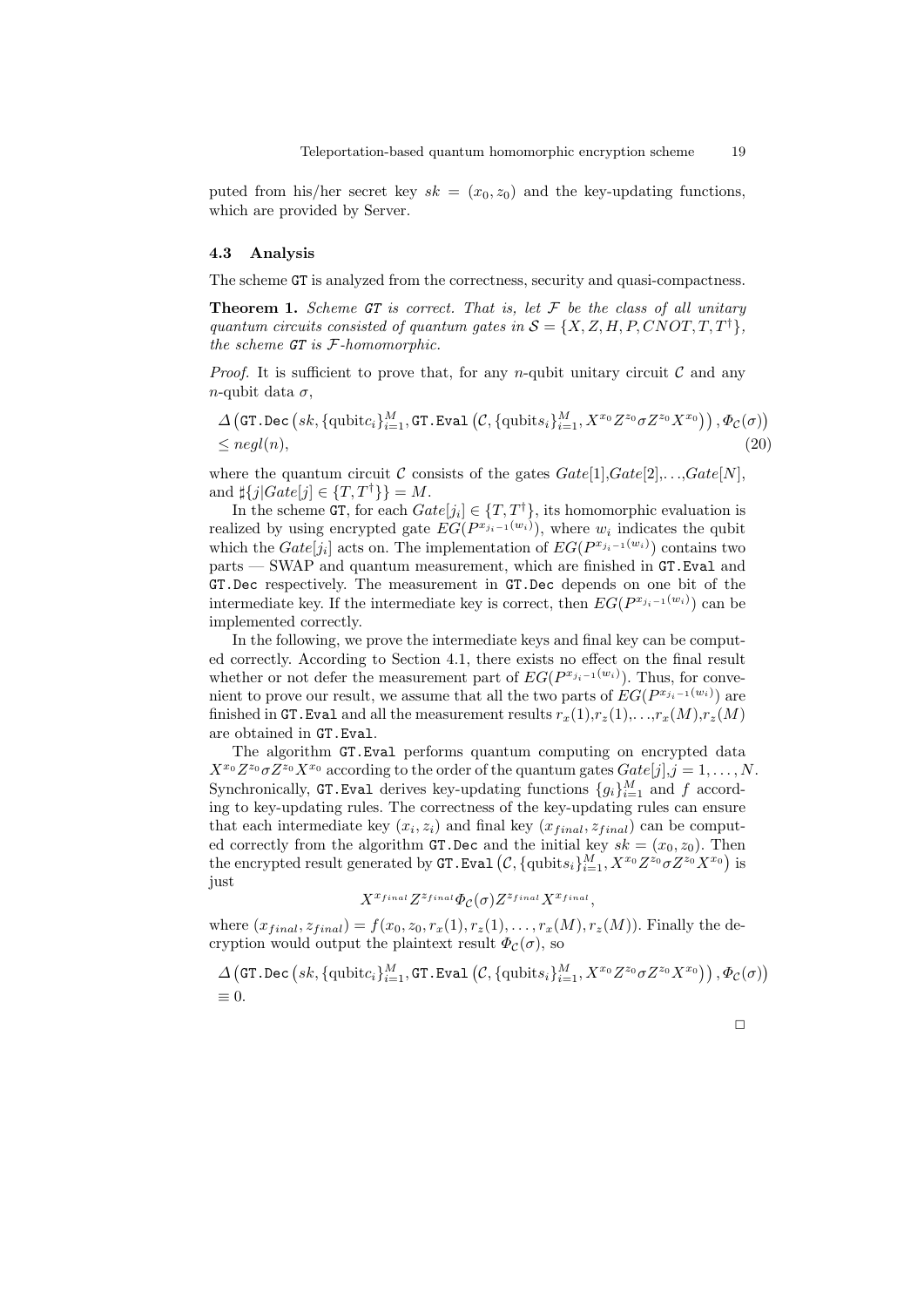#### Theorem 2. Scheme GT is perfectly secure.

Proof. Firstly, the algorithm GT.Enc is a QOTP encryption transformation, so it can perfectly encrypt the plaintext and the secret key  $sk = (x_0, z_0)$  is also hidden perfectly. During the evaluation procedure, there is no interaction between Server and Client, so Server cannot obtain any information about the plaintext and the key.

Secondly, during the decryption procedure, Client carries out some classical computation and quantum measurements, and there is no interaction in the computation. Then Client's classical computation would reveal no information. Each measurement is part of an encrypted gate, which has been proved to be perfectly secure in Proposition 1, thus Client's quantum measurements would reveal no information too.

Finally, Client obtains the perfectly secure final key and performs QOTP decryption which is also perfectly secure. Thus, the scheme GT is perfectly se $curve. \Box$ 

### **Theorem 3.** Scheme  $GT$  is a QHE scheme with  $M \log M$ -quasi-compactness.

*Proof.* In the algorithm GT.Eval, Server should generate  $M + 1$  key-updating functions

$$
\begin{cases} g_i: \{0,1\}^{2n+2(i-1)} \to \{0,1\}, i = 1,\dots,M; \\ f: \{0,1\}^{2n+2M} \to \{0,1\}^{2n}.\end{cases}
$$
(21)

Each key-updating function can be expressed with the XOR of some binary variables. Then, the computational complexity of  $g_i$  is at most  $log_2(2n +$  $2(i - 1)$ ,  $i = 1, ..., M$  and the computational complexity of f is at most  $2n \log_2(2n + 2M)$ . Thus, the classical complexity of decryption procedure is at most  $2n \log_2(2n+2M) + \sum_{i=1}^{M} \log_2(2n+2(i-1)) = O((M+n) \log_2(M+n))$ . The decryption procedure contains  $M$  quantum measurements and n-qubit QOTP decryption, so its quantum complexity is  $M + 2n$ . So time complexity of GT. Dec is  $O((M + n)\log_2(M + n))$ . Thus the dependence of the complexity of GT.Dec on the evaluated circuit  $C$  is  $M \log M$ .

Scheme GT has the following features.

- 1. If the quantum data has n qubits, then the secret key has  $2n$  qubits and the encrypted data has  $n$  qubits, and the encrypted result obtained by  $GT.Eval$ preserves the same size as the encrypted data.
- 2. The number of Bell states is the same as that of  $T/T^{\dagger}$  in C.
- 3. There are M "rotated Bell measurements", which generate 2M classical bits.
- 4. The evaluation key is not necessary in the algorithm GT.Eval.
- 5. During the key-updating procedure (step 5-1), all the intermediate keys are not stored. Every intermediate key and the final key have the same size as the secret key.
- 6. Client must know the total number M of  $T/T^{\dagger}$ -gates in Server's circuit C. The number determines how many times Client would perform quantum measurements.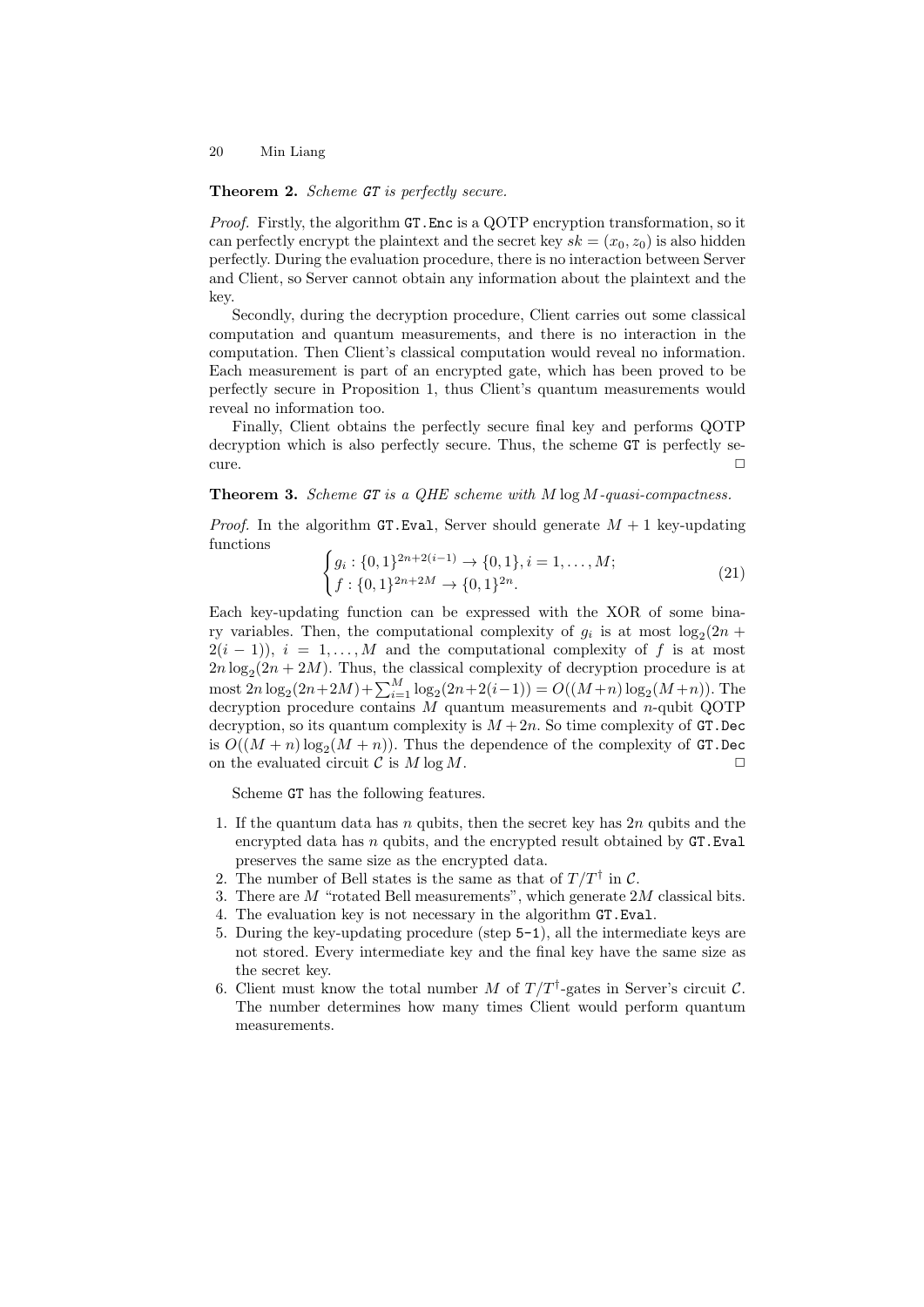7. It is unnecessary for Client to know any information of Server's quantum circuit C, except the total number of  $T/T^{\dagger}$ -gates.

*Remark 2.* In GT. Setup, Client and Server preshares M Bell states, where M is the total number of  $T/T^{\dagger}$ -gates. Actually, it is unnecessary for them to preshare Bell states. Instead, the Bell state can be produced by Server whenever he/she performs a  $T/T^{\dagger}$ -gate during the evaluation procedure. Moreover, Server could produce as many Bell states as required. Finally Server's qubits are all sent back to Client together with the encrypted result.

#### 4.4 Scheme VGT: a variation of GT with optimal quasi-compactness

In this section, the scheme GT is slightly modified and a variation named VGT is presented. Before we describe the scheme VGT, we prove an optimal quasicompactness bound. Finally the scheme VGT can achieve this optimal bound.

**Theorem 4.** For any non-interactive and F-homomorphic QHE scheme with perfect security, it must be quasi-compact and M-quasi-compactness is the optimal bound.

Proof. For any QHE scheme QHE={QHE.KeyGen, QHE.Enc, QHE.Eval, QHE.Dec} with no interaction, Client and Server must finish the following three stages. There are only two transmissions, where the first one is in the stage 1 and the second one is in the stage 2.

- Stage 1. Client performs the algorithm QHE.Enc on quantum data, and sends the encrypted data to Server;
- Stage 2. Server performs the homomorphic evaluation QHE.Eval, and sends the encrypted result to Client;
- Stage 3. Client performs the algorithm QHE.Dec on the encrypted result, and obtains the plaintext result.

All these stages are analyzed one by one.

- Stage 1. Because QHE is required to be perfectly secure, QHE.Enc must adopt QOTP encryption transformation, and the secret key sk would not be revealed. Thus, Server cannot obtain any information about the secret key from the first transmission.
- **Stage 2.** Because QHE is  $F$ -homomorphic, it must allow the homomorphic evaluation of T-gate. In the homomorphic evaluation QHE.Eval, once that a T-gate is executed on the encrypted data, a key-dependent P-error would occur. If Server's quantum circuit  $\mathcal C$  contains  $M$  T-gates, then the algorithm QHE. Eval would cause  $M$  P-errors, and each P-error is controlled by a different bit of certain intermediate key. In Stage 1, Server cannot obtain any information about the secret key, so he/she cannot correct the M P-errors. Thus, the encrypted result in Stage 2 has M P-errors, and the M P-errors are inevitably continued to Stage 3.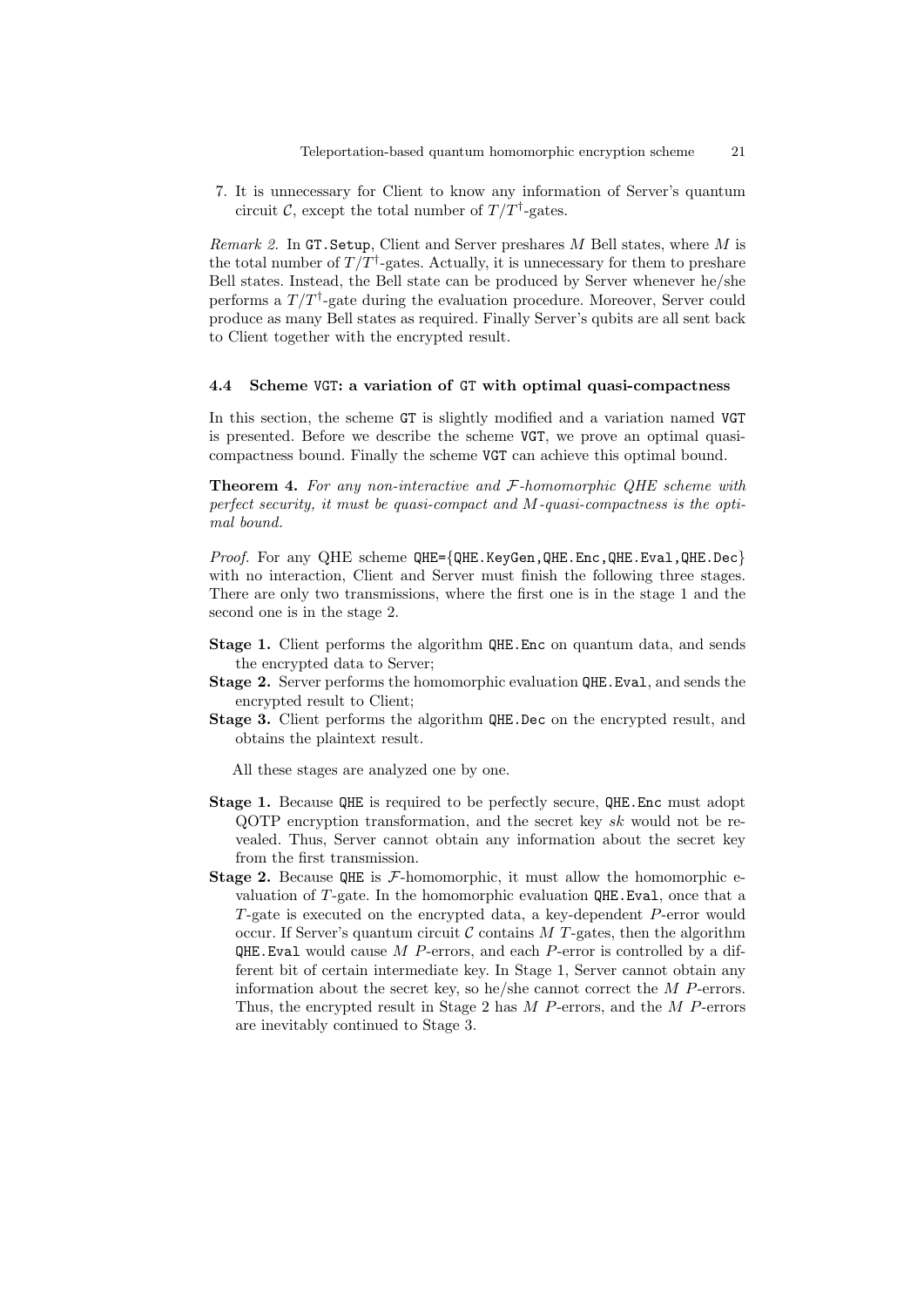Stage 3. In the algorithm QHE.Dec, the M P-errors must be corrected. Each P-error depends on the value of a different bit in certain intermediate key. That means, the  $M$  P-errors are controlled by  $M$  intermediate keys (Denote them as  $key_j$ ,  $j = 1, ..., M$ ). According to key-updating rules, there exists logically computational relations between these different keys (Concretely there exists a family of functions  $\{h_j\}_{j=1}^M$  which satisfy the relations  $key_j = h_j(key_{j-1}), j \in \{1, \ldots, M-1\}$ , where  $key_0$  is the secret key sk), and these relations  $\{h_j\}_{j=1}^M$  are determined by the quantum circuit C. Thus, in the second transmission, these relations  $\{h_j\}_{j=1}^M$  must be included in the message beside the encrypted result. So Client must finish at least M steps of computation in order to obtains these  $M$  keys, and finally carries out the correction of M P-errors. Moreover, these keys are sequentially dependent, e.g.  $key_i = h_i(key_{i-1})$ , so the M steps of computation cannot be executed in parallel. Instead, they must be finished one by one. Thus the time complexity of  $QHE$ . Dec must be dependent on M, and is at least  $O(M)$ .

Thus, for any non-interactive and  $\mathcal{F}\text{-}\mathrm{homomorphic}$  QHE scheme with perfect security,  $M$ -quasi-compactness is the optimal bound.  $\Box$ 

Next we present the variation VGT of the scheme GT. Scheme VGT is a QHE scheme with M-quasi-compactness, and its security is the same as GT.

Compared to GT, the scheme VGT's differences only exist in the evaluation and decryption procedures. So we only describe the modified parts in the algorithms VGT. Eval and VGT. Dec. Let  $j_0 = 0$  in the following description.

The evaluation procedure of VGT is expressed with VGT. Eval( $\mathcal{C}, \{\text{qubits}_i\}_i =$  $1\}^M$ ,  $\rho$ ). Concretely, the step (4-2) in GT. Eval is replaced with the step (4-2') as follows.

**4-2'.** Generating  $2M + 1$  key-updating functions  ${g_i}_{i=1}^M$  and  ${f_i}_{i=1}^{M+1}$ . 4-2'-a. According to key-updating rules, Server generates the polynomial  $\{g_i\}_{i=1}^M$  for one key bit  $x_{j_i-1}(w_i) \in \{0,1\}$ . Denote it as

$$
x_{j_i-1}(w_i) = g_i(x_{j_{i-1}}, z_{j_{i-1}}), i = 1, \dots, M.
$$
 (22)

4-2'-b. According to key-updating rules, Server generates the polynomial  $\{f_i\}_{i=1}^M$  for the intermediate key  $(x_{j_i}, z_{j_i}) \in \{0, 1\}^{2n}$ . Denote it as

$$
(x_{j_i}, z_{j_i}) = f_i(x_{j_{i-1}}, z_{j_{i-1}}, r_x(i), r_z(i)), i = 1, ..., M.
$$
 (23)

4-2'-c. According to key-updating rules, Server generates the polynomial  $f_{M+1}$  for the final key  $(x_{final}, z_{final}) \in \{0, 1\}^{2n}$ . Denote it as

$$
(x_{final}, z_{final}) = f_{M+1}(x_{j_M}, z_{j_M}).
$$
\n(24)

The decryption procedure of VGT is expressed with

VGT. Dec(
$$
sk
$$
, { $g_i$ } $_{i=1}^M$ , { $f_i$ } $_{i=1}^{M+1}$ , {qubits<sub>i</sub>, qubit $c_i$ } $_{i=1}^M$ ,  $\rho'$ ).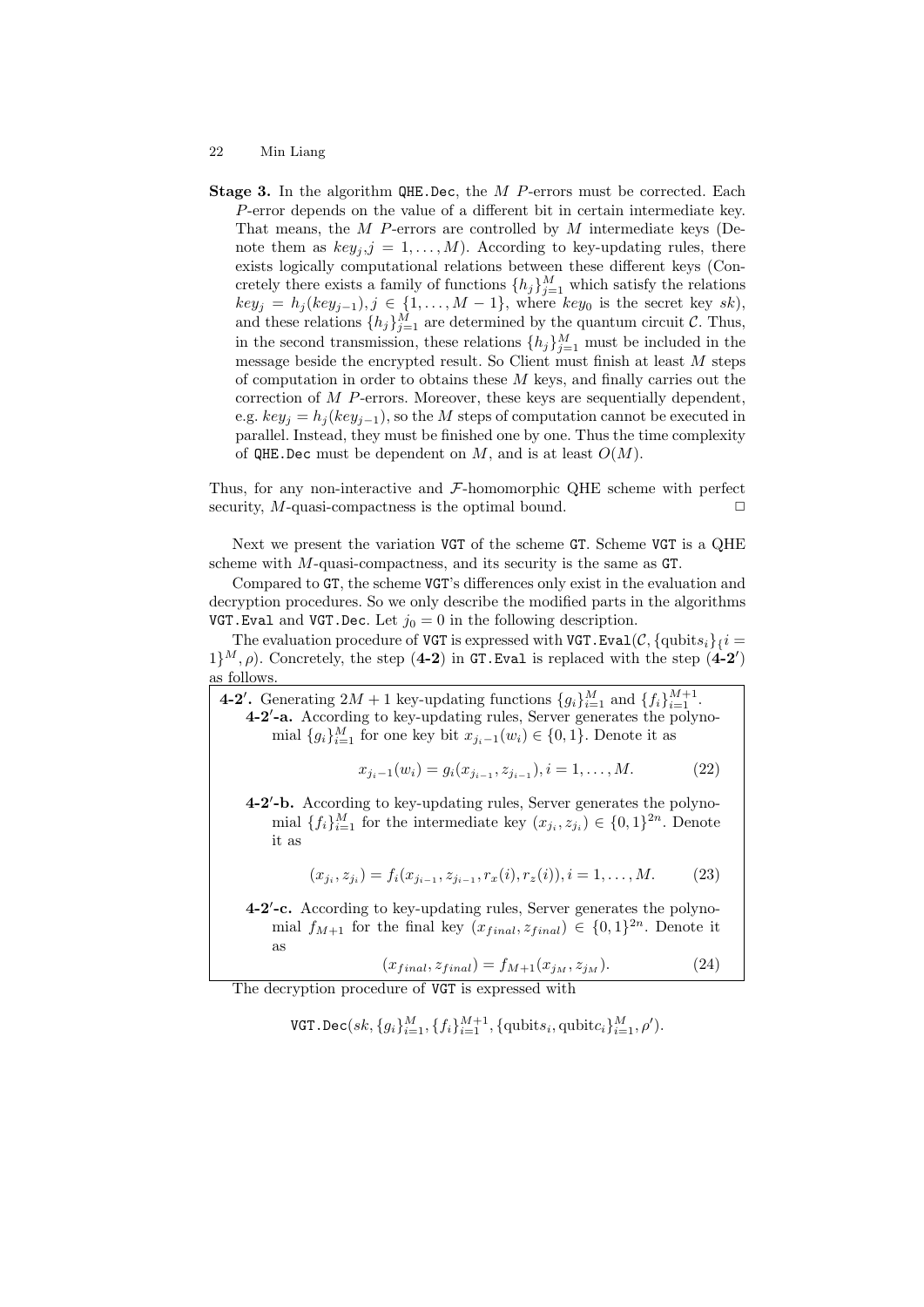Concretely, the steps  $(5-1)$  and  $(5-2)$  in GT.Dec are replaced with the steps  $(5-1')$  and  $(5-2')$  as follows.





Proof. Compare VGT with GT, the only variation is that they generate the keyupdating functions in different ways. It would not affect the correctness and security of the QHE scheme, and the proof is very similar to GT. The details are omitted here.  $\Box$ 

Finally, we prove the scheme VGT achieves the optimal quasi-compactness.

Theorem 6. Scheme VGT is a OHE scheme with M-quasi-compactness.

*Proof.* According to the scheme VGT, Server should generate  $2M+1$  key-updating functions in the evaluation procedure.

$$
\begin{cases} g_i: \{0,1\}^{2n} \to \{0,1\}, i = 1,\dots, M, \\ f_i: \{0,1\}^{2n+2} \to \{0,1\}^{2n}, i = 1,\dots, M, \\ f_{M+1}: \{0,1\}^{2n} \to \{0,1\}^{2n}. \end{cases}
$$
 (25)

Each key-updating function can be expressed with the XOR of some binary variables. Then, the computational complexity of  $g_i$  is at most  $log_2(2n)$ ,  $i = 1, \ldots, M$ , and the complexity of  $f_i$  is at most  $2n \log_2(2n+2)$ ,  $i = 1, \ldots, M$ . The complexity of  $f_{M+1}$  is at most  $2n \log_2(2n)$ . Thus, the classical complexity of VGT.Dec is at most  $M \log_2(2n) + 2nM \log_2(2n + 2) + 2n \log_2(2n) =$  $O(Mn \log_2 n)$ . The decryption procedure contains M quantum measurements and n-qubit QOTP decryption, so its quantum complexity is  $M + 2n$ . Then the complexity of VGT. Dec is  $O(Mn \log_2 n)$ . Thus, the dependence of the complexity of VGT. Dec on the evaluated circuit  $\mathcal C$  is  $M$ .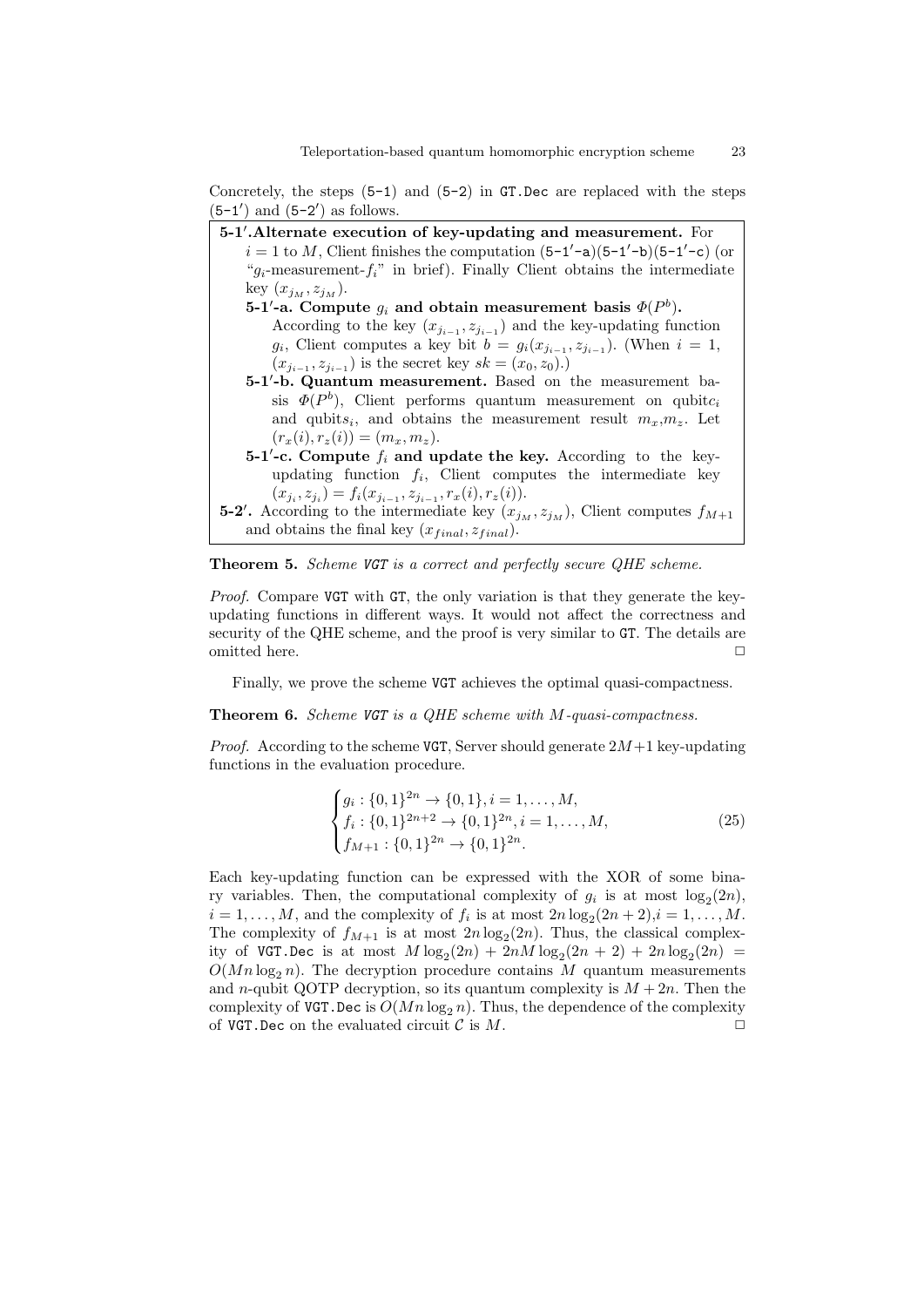# 5 Conclusions and Discussions

In this article, encrypted gate  $EG[U]$  is defined. Based on gate teleportation, a two-party computation scheme is proposed to implement  $EG[U]$  or  $EG[P^x]$ . Then, we present a non-interactive way to remove the P-error which is generated during the homomorphic evaluation of  $T/T^{\dagger}$ -gate. In this way, we construct the detailed QHE scheme GT and a variation VGT. Both of them are perfectly secure, F-homomorphic and quasi-compact. Moreover, the schemes GT and VGT are proved to have M log M-quasi-compactness and M-quasi-compactness. respectively. We prove the M-quasi-compactness is the optimal.

The QHE schemes are constructed for unitary quantum circuit that contains no quantum measurement. If we add a key-updating rule for measurement, then our schemes would be usable for the quantum circuit with measurement. The key-updating rule for measurement has been introduced in Ref.[15].

Our QHE schemes allow the homomorphic evaluation of any unitary quantum circuit  $(F\text{-}\mathrm{homomorphic})$ , and have perfect security. However, they do not conflict with the no-go result given by Yu et al.[13], since they are not compact and do not satisfy the definition of QFHE. It should be emphasized that, it is valuable to study the quasi-compact QHE scheme which can implement any quantum circuit homomorphically. Using the M-quasi-compact QHE scheme VGT, the complexity of the decryption procedure is independent of the size of quantum circuit  $\mathcal{C}$ ; The decryption procedure is efficient only if  $\mathcal{C}$  contains polynomial number of  $T/T^{\dagger}$ -gates (e.g.  $M = poly(n)$ ). Thus, our QHE schemes are suitable for homomorphic evaluation of any quantum circuit with low  $T/T^{\dagger}$ -gate complexity, such as any polynomial-size quantum circuit or any quantum circuit with polynomial number of  $T/T^{\dagger}$ -gates.

Based on these results, there are two possible directions in the future researches.

- Transform interactive quantum protocol into non-interactive one. This article has proposed a gate-teleportation-based two-party computation scheme, which can implement  $EG[U]$ . Actually, this scheme can be used to remotely perform U gate. Because the quantum measurement in the scheme can be deferred until the final stage, the interaction can be eliminated, and then an interactive protocol can be transformed into a non-interactive one. This kind of transformation may be extended to transform many other interactive quantum protocols.
- Straightforward application of our QHE schemes. The efficiency of our QHE schemes depends on the total number of  $T/T^{\dagger}$ -gates. In order to implement application efficiently, the evaluated quantum circuit is required to have polynomial number of  $T/T^{\dagger}$ -gates. So it is important to optimize the number of  $T/T^{\dagger}$ -gates in the circuit while developing quantum application. In the future, we can also analyze the  $T/T^{\dagger}$ -complexity of some specific quantum algorithms (Quantum Fourier transformation (QFT) or Shor algorithm [27], HHL algorithm [28], etc), and study the homomorphic implementation of these fundamental quantum algorithms using our QHE schemes.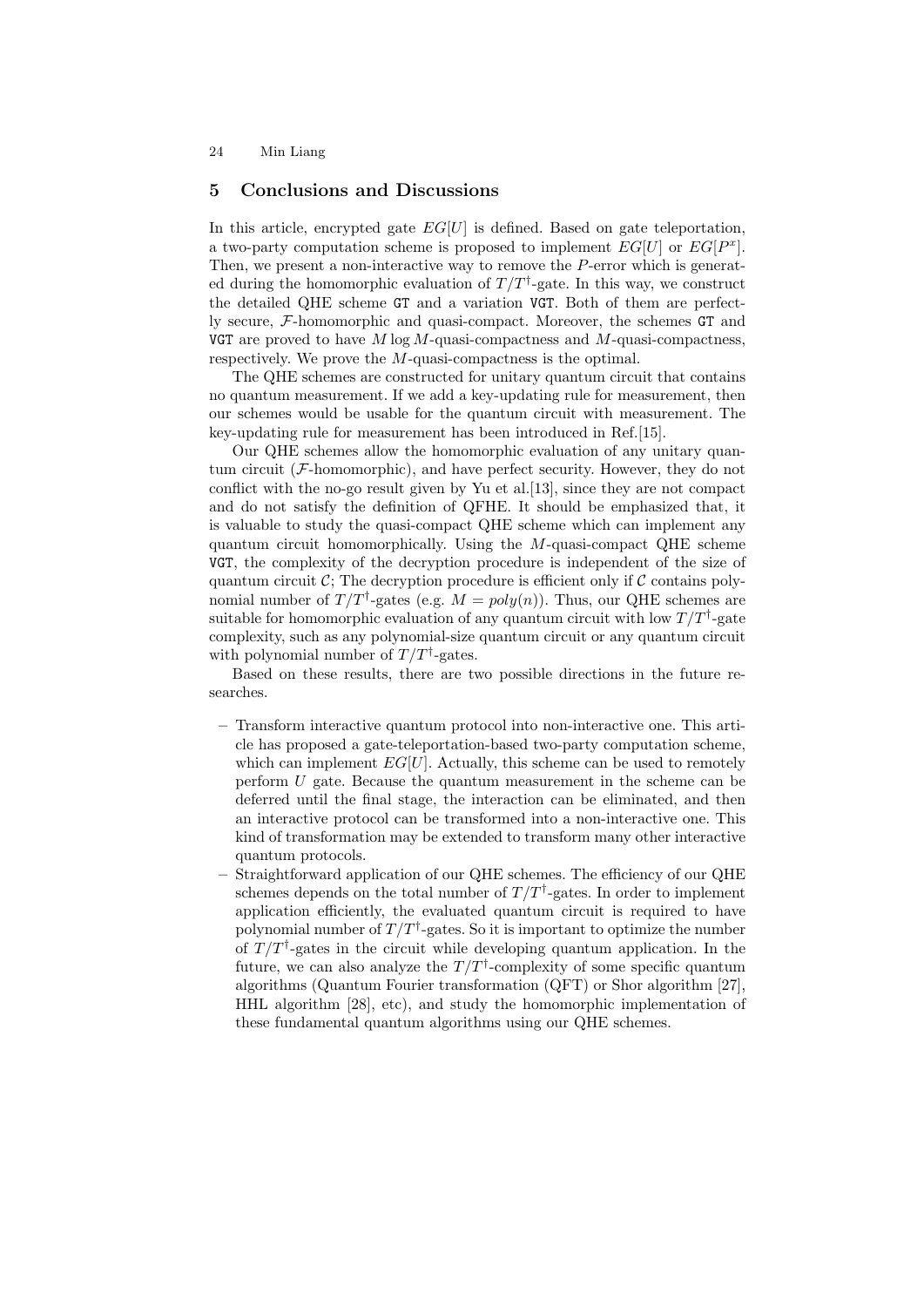# References

- 1. Gentry, C.: A fully homomorphic encryption scheme. Ph.D. thesis, Stanford University (2009)
- 2. Childs, A.M.: Secure assisted quantum computation. Quantum Inf. Comput. 5, 456 (2005)
- 3. Aharonov, D., Ben-Or, M., Eban, E.: Interactive proofs for quantum computations. In: Proceedings of Innovations in Computer Science, ICS 2010, pp. 453C469. Tsinghua University Press (2010)
- 4. Broadbent, A.J., Fitzsimons, F., Kashefi, E.: Universal blind quantum computation. In: Proceedings of the 50th Annual IEEE symposium on Foundations of Computer Science, p.517. IEEE Computer Society, Los Alamitos (2009)
- 5. Sueki, T., Koshiba, T., Morimae, T.: Ancilla-driven universal blind quantum computation. Phys. Rev. A 87, 060301 (2013)
- 6. Morimae, T., Fujii, K.: Blind topological measurement-based quantum computation. Nat. Commun. 3, 1036 (2012)
- 7. Morimae, T.: Continuous-variable blind quantum computation. Phys. Rev. Lett. 109, 230502 (2012)
- 8. Giovannetti, V., Lloyd, S., Maccone, L.: Efficient universal blind quantum computing. Phys. Rev. Lett. 111(23), 230501(2013)
- 9. Liang, M.: Quantum fully homomorphic encryption scheme based on universal quantum circuit. Quantum Inf. Process. 14, 2749-2759 (2015)
- 10. Rohde, P. P., Fitzsimons, J. F., Gilchrist, A.: Quantum walks with encrypted data. Phys. Rev. Lett. 109 (15), 150501(2012)
- 11. Liang, M.: Symmetric quantum fully homomorphic encryption with perfect security. Quantum Inf. Process. 12, 3675-3687(2013)
- 12. Tan, S. H., Kettlewell, J. A., Ouyang, Y. K., Chen, L., Fitzsimons, J. F.: A quantum approach to fully homomorphic encryption. Sci. Rep. 6: 33467 (2016)
- 13. Yu, L., Prez-Delgado, C. A., Fitzsimons, J. F.: Limitations on information theoretically secure quantum homomorphic encryption. Phys. Rev. A 90, 050303(2014)
- 14. Fisher, K., Broadbent, A., Shalm, L.K., Yan, Z., Lavoie, J., Prevedel, R., Jennewein, T., Resch, K.J.: Quantum computing on encrypted data. Nat. Commun. 5, 3074 (2014)
- 15. Broadbent, A., Jeffery, S.: Quantum homomorphic encryption for circuits of low T-gate complexity. In: Proceedings of Advances in Cryptology - CRYPTO 2015, 609- 629 (2015)
- 16. Dulek, Y., Schaffner, C., Speelman, F.: Quantum homomorphic encryption for polynomial-sized circuits. Advances in Cryptology- CRYPTO 2016, 3-32 (2016)
- 17. Liang, M., Yang, L.: Quantum fully homomorphic encryption scheme based on quantum fault-tolerant construction. arXiv:1503.04061 (2015)
- 18. Ouyang, Y., Tan, S.-H., Fitzsimons, J.: Quantum homomorphic encryption from quantum codes. arXiv:1508.00938 (2015)
- 19. Newman, M., Shi, Y.: Limitationson Transversal Computation through Quantum Homomorphic Encryption. Quantum Inf. Comput., 18: 927-948 (2018)
- 20. Lai, C.-Y., Chung, K.-M.: On Statistically-Secure Quantum Homomorphic Encryption. Quantum Inf. Comput.,18:785-794 (2018)
- 21. Alagic, G., Dulek, Y., Schaffner, C., Speelman, F.: Quantum fully homomorphic encryption with verification. ASIACRYPT 2017, Part I, LNCS, vol. 10624, pp. 438- 467 (2017)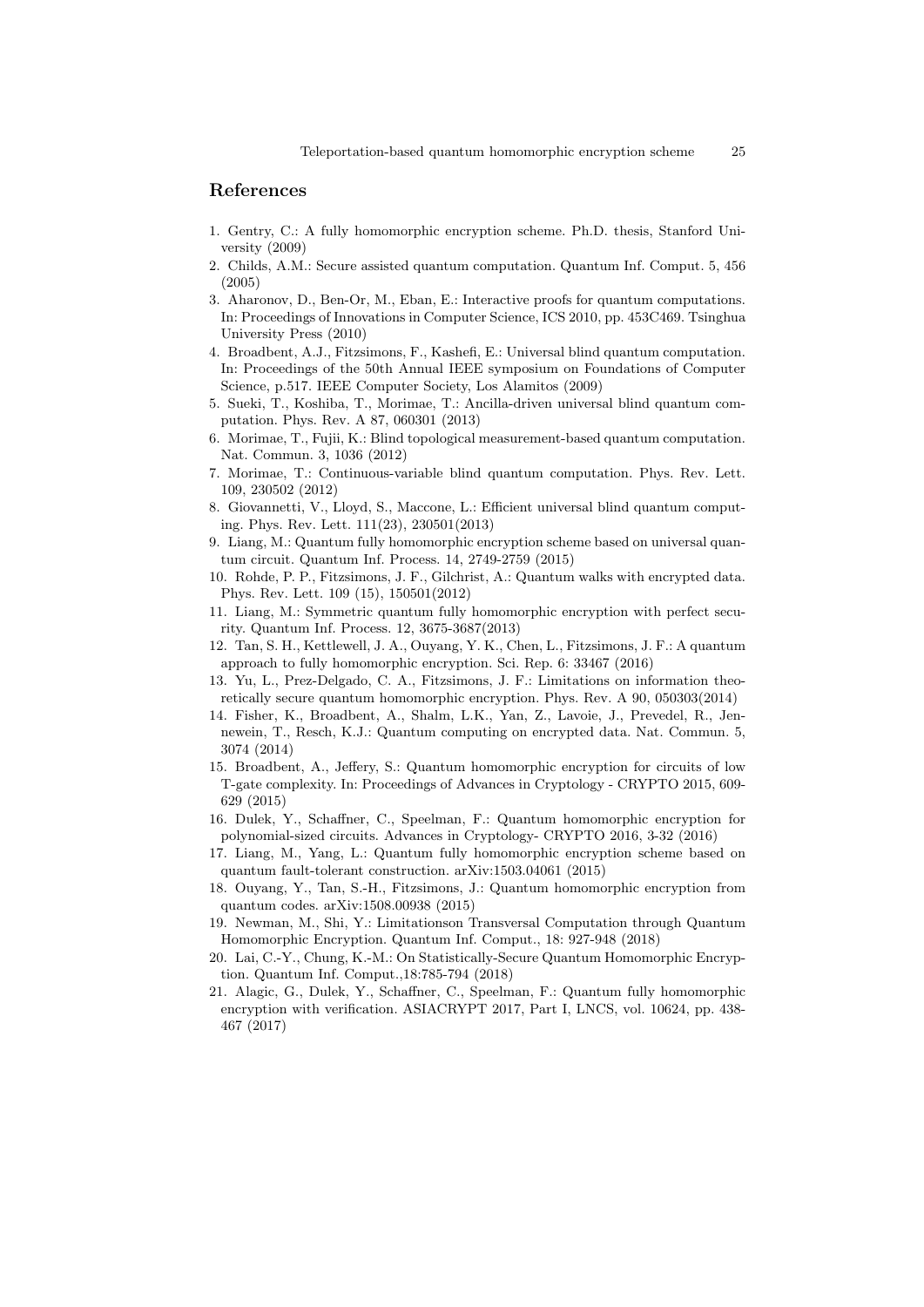- 26 Min Liang
- 22. Nielsen, M., Chuang, I.: Quantum Computation and Quantum Information. Cambridge University Press, Cambridge (2000)
- 23. Boykin, P., Roychowdhury, V.: Optimal Encryption of Quantum Bits. Phys. Rev. A 67(4), 42317 (2003)
- 24. Ambainis, A., Mosca, M., Tapp, A., De Wolf, R.: Private quantum channels. In: 41st IEEE FOCS, pp. 547-553 (2000)
- 25. Gottesman, D., Chuang, I. L.: Quantum teleportation is a universal computational primitive. Nature 402, 390-393 (1999)
- 26. Jozsa, R.: An introduction to measurement based quantum computation. arXiv:quant-ph/0508124v2 (2005)
- 27. Shor, P. W.: Algorithms for quantum computation: discrete logarithm and factoring. In: Proceedings of the 35th Annual Symposium on the Theory of Computer Science, p. 124. IEEE Computer Society Press, Los Alamitos (1994)
- 28. Harrow, A.W., Hassidim, A., Lloyd, S.: Quantum algorithm for solving linear systems of equations. Phys. Rev. Lett. 15(103): 150502 (2009)

# A Some definitions about quantum homomorphic encryption

In this section, we introduce some concepts about QHE, including symmetrickey QHE, homomorphism, compactness, QFHE, quasi-compactness and security. Some definitions can be referred to Ref.[15].

Definition 1 (Symmetric-key quantum homomorphic encryption). A symmetric-key QHE scheme QHE contains the following four algorithms

QHE=(QHE.KeyGen,QHE.Enc,QHE.Eval,QHE.Dec).

- **1.Key Generation.**  $(sk, \rho_e v k) \leftarrow$  QHE. KeyGen(1<sup>n</sup>), where sk is the secret key.  $\rho_{evk}$  is quantum evaluation key in  $D(\mathcal{H}_{evk})$ . The evaluation key is optional in symmetric QHE scheme.
- **2. Encryption.** QHE. Enc<sub>sk</sub>:  $D(\mathcal{H}_M) \to D(\mathcal{H}_C)$ , where  $D(\mathcal{H}_M)$  and  $D(\mathcal{H}_C)$  are the set of density operators in plaintext space and ciphertext space, respectively.
- **3. Evaluation.**  $QHE.Eval^{QC}: D(\mathcal{H}_{evk} \otimes \mathcal{H}_C) \rightarrow D(\mathcal{H}_{C'} \otimes \mathcal{H}_{aux}),$  where  $\mathcal{H}_{C'}$  is the result space of quantum computation on the space  $\mathcal{H}_C$ . For any quantum circuit QC (called evaluated circuit), with induced channel  $\Phi_{QC} : D(\mathcal{H}_M) \rightarrow$  $D(\mathcal{H}_{M'})$ , we define a channel Eval<sup>QC</sup> that maps  $D(\mathcal{H}_C)$  to  $D(\mathcal{H}_{C'})$  with an additional auxiliary quantum state in space  $\mathcal{H}_{aux}$ . The evaluation key in  $D(\mathcal{H}_{evk})$  is used up in the process.
- **4.Decryption.** QHE.Dec<sub>sk</sub>:  $D(\mathcal{H}_{C'} \otimes \mathcal{H}_{aux}) \rightarrow D(\mathcal{H}_{M'})$ . For any possible secret key sk,  $Dec_{sk}$  is a quantum channel that maps ciphertext state together with auxiliary state to a plaintext state in  $D(\mathcal{H}_{M'})$ .

**Definition 2 (Compactness).** QHE scheme QHE is compact if the algorithm  $QHE.$  Dec is independent of the evaluated circuit  $QC$ .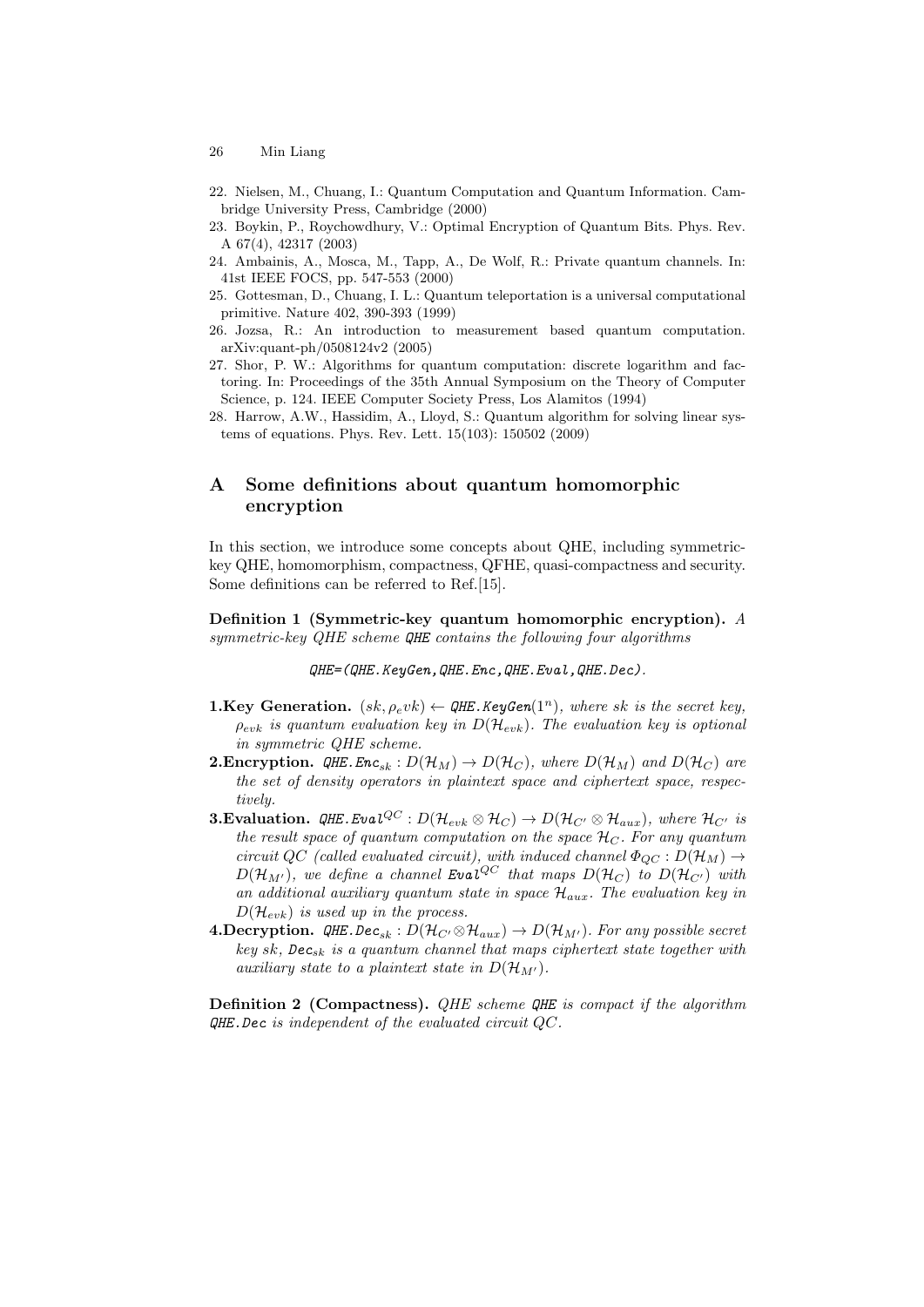**Definition 3 (Homomorphism).** Let  $\mathcal{L} = {\{\mathcal{L}_{\kappa}\}_{{\kappa}\in\mathbb{N}}}$  be a class of quantum circuits. A quantum encryption scheme  $QHE$  is homomorphic for the class  $\mathcal L$  if for any sequence of circuits  ${C_{\kappa} \in \mathcal{L}_{\kappa}}_{\kappa \in \mathbb{N}}$  and input  $\rho \in D(\mathcal{H}_M)$ , there exists a negligible function negl such that:

 $\Delta\left(\texttt{QHE}.\texttt{Dec}_{sk}\left(\texttt{QHE}.\texttt{Eval}^{C_\kappa}\left(\rho_{evk},\texttt{QHE}.\texttt{Enc}_{sk}(\rho)\right)\right),\Phi_{C_\kappa}(\rho)\right)\leq negl(\kappa),$ 

where  $(sk, \rho_{evk}) \leftarrow$  QHE. KeyGen(1<sup> $\kappa$ </sup>) and  $\Phi_{C_{\kappa}}$  is the channel induced by quantum circuit  $C_{\kappa}$ .

Definition 4 (Quantum fully homomorphic encryption). A QHE scheme is a quantum fully homomorphic encryption scheme if

- 1. it is compact and
- 2. it is F-homomorphic (or homomorphic for F), where F is the set of all quantum circuits over the universal quantum gate set  $\{X, Z, H, P, CNOT, T, T^{\dagger}\}.$

**Definition 5 (Quasi-compactness).** Let  $\mathcal{L} = \{L_{\kappa}\}_{{\kappa} \in \mathbb{N}}$  be the set of all quantum circuits over the universal quantum gate set  $\{X, Z, H, P, CNOT, T, T^{\dagger}\}$ . Let  $f: \mathcal{L} \to \mathbb{R}_{\geq 0}$  be some function on the circuits in  $\mathcal{L}$ . A QHE scheme is f-quasicompact if there exists a polynomial p such that for any sequence of circuits  ${C_{\kappa} \in \mathcal{L}_{\kappa}}_{\kappa \in \mathbb{N}}$  with induced channels  $\Phi_{C_{\kappa}} : D(\mathcal{H}_{M}) \to D(\mathcal{H}_{(M)}),$  the circuit complexity of decrypting the output of  $QHE.EvaI^{C_{\kappa}}$  is at most  $f(C_{\kappa})p(\kappa)$ .

Actually, QHE is a class of quantum encryption with special property. So its security can be defined following the definition of quantum encryption. Concretely, there are three level of security, e.g. computational security, information theoretic security and perfect security. This article focuses only on the QHE with perfect security. So we present the definition of perfect security as follows.

**Definition 6** (perfect security). QHE scheme QHE is perfectly secure if there exists a quantum state  $\Omega^{A'}$  such that for all states  $\rho^{AE}$  we have that:

$$
\parallel
$$
 QHE. Enc( $\rho^{\text{AE}}$ ) -  $\Omega^{\text{A}'} \otimes \rho^{\text{E}} \parallel = 0$ ,

where  $QHE$ . Enc is an encryption algorithm performed on the part A of quantum state  $\rho^{AE}$ . Denote QHE. Enc $(\rho^{AE})$  as a quantum ensemble over the probability distribution of the secret key and all the randomness in the quantum algorithm.

# B Elementary identities about quantum gates

For the quantum gates in the set  $S$ , there exists the following identities (up to a global phase):

$$
X^{a}Z^{b} = (-1)^{ab}Z^{b}X^{a}, \forall a, b \in \{0, 1\},
$$
  
\n
$$
HX^{a}Z^{b} = Z^{a}X^{b}H, \forall a, b \in \{0, 1\},
$$
  
\n
$$
PX^{a}Z^{b} = X^{a}Z^{a \oplus b}P, \forall a, b \in \{0, 1\},
$$
  
\n
$$
P^{a}TX^{a}Z^{b} = X^{a}Z^{a \oplus b}T, \forall a, b \in \{0, 1\},
$$
  
\n
$$
P^{a}T^{\dagger}X^{a}Z^{b} = X^{a}Z^{b}T^{\dagger}, \forall a, b \in \{0, 1\},
$$
  
\n
$$
CNOT(X^{a}Z^{b} \otimes X^{c}Z^{d}) = (X^{a}Z^{b \oplus d} \otimes X^{a \oplus c}Z^{d})CNOT, \forall a, b, c, d \in \{0, 1\}.
$$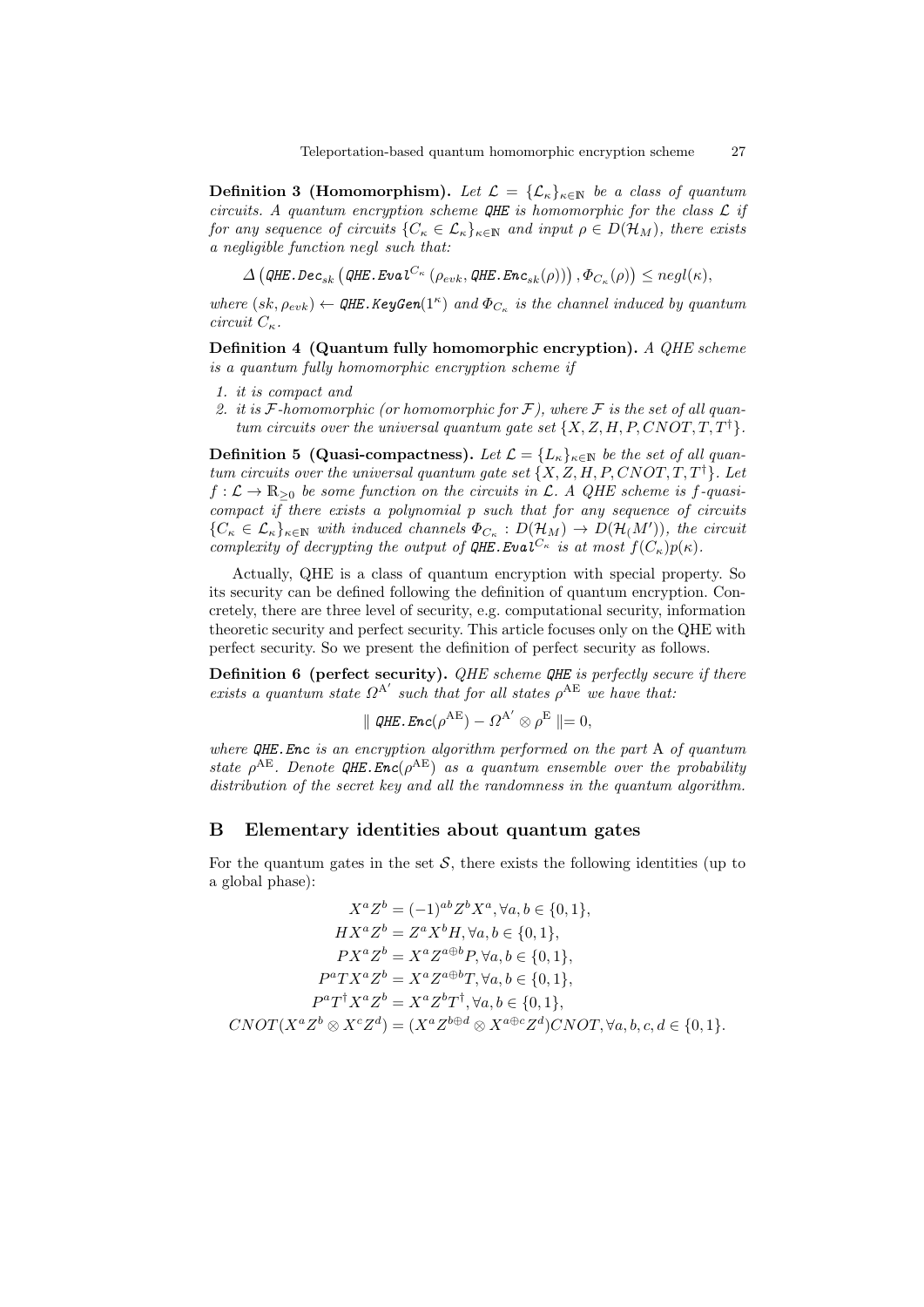In the description of quantum circuit, the standard measurement (or Z-basis measurement) is represented as the diagram in Fig.6(a). The  $U$ -rotated Bell measurement can be transformed into the standard measurement. Their relation is shown in Fig. $6(b)$ .



Fig. 6. (a)Standard measurement (or Z-basis measurement) in quantum circuit. (b)The relation between U-rotated Bell measurement and standard measurement.

The SWAP can be implemented from three CNOT gates, e.g.

$$
SWAP_{i,j} = CNOT_{i,j} CNOT_{j,i} CNOT_{i,j}
$$
  
= CNOT\_{i,j} (H\_i \otimes H\_j) CNOT\_{i,j} (H\_i \otimes H\_j) CNOT\_{i,j}

In quantum circuit,  $SWAP_{i,j}$  is represented as the diagram in Fig.7.



Fig. 7. Quantum operation SWAP in quantum circuit.

# C Key-updating rules

Suppose the evaluated quantum circuit consists of the gates in the set  $\mathcal{S} =$  $\{X, Z, H, P, CNOT, T, T^{\dagger}\}\.$  The quantum data has n qubits and is encrypted according to QOTP scheme with the secret key being a  $2n$ -bit string. The secret key is the initial key of key-updating. Let the initial key be  $(x_0, z_0)$ , where  $x_0, z_0 \in \{0, 1\}^n$ . Denote  $x_0 = x_0(1)x_0(2) \cdots x_0(n)$  and  $z_0 = z_0(1)z_0(2) \cdots z_0(n)$ . Given *n*-qubit data, the wth  $(w = 1, \ldots, n)$  qubit is encrypted with the wth pair of bits  $(x_0(w), z_0(w))$ . Once that a quantum gate is performed on the wth encrypted qubit, the wth pair of bits should be updated so as to decrypt that qubit correctly. Denote by  $(x_j, z_j)$  the key after the jth key-updating, where  $x_j = x_j(1)x_j(2)\cdots x_j(n), z_j = z_j(1)z_j(2)\cdots z_j(n).$ 

**Rules 1:** If  $Gate[j]$  does not act on the wth qubit, then let  $(x_j(w), z_j(w)) :=$  $(x_{j-1}(w), z_{j-1}(w))$ ; Otherwise goto rules 2 and 3.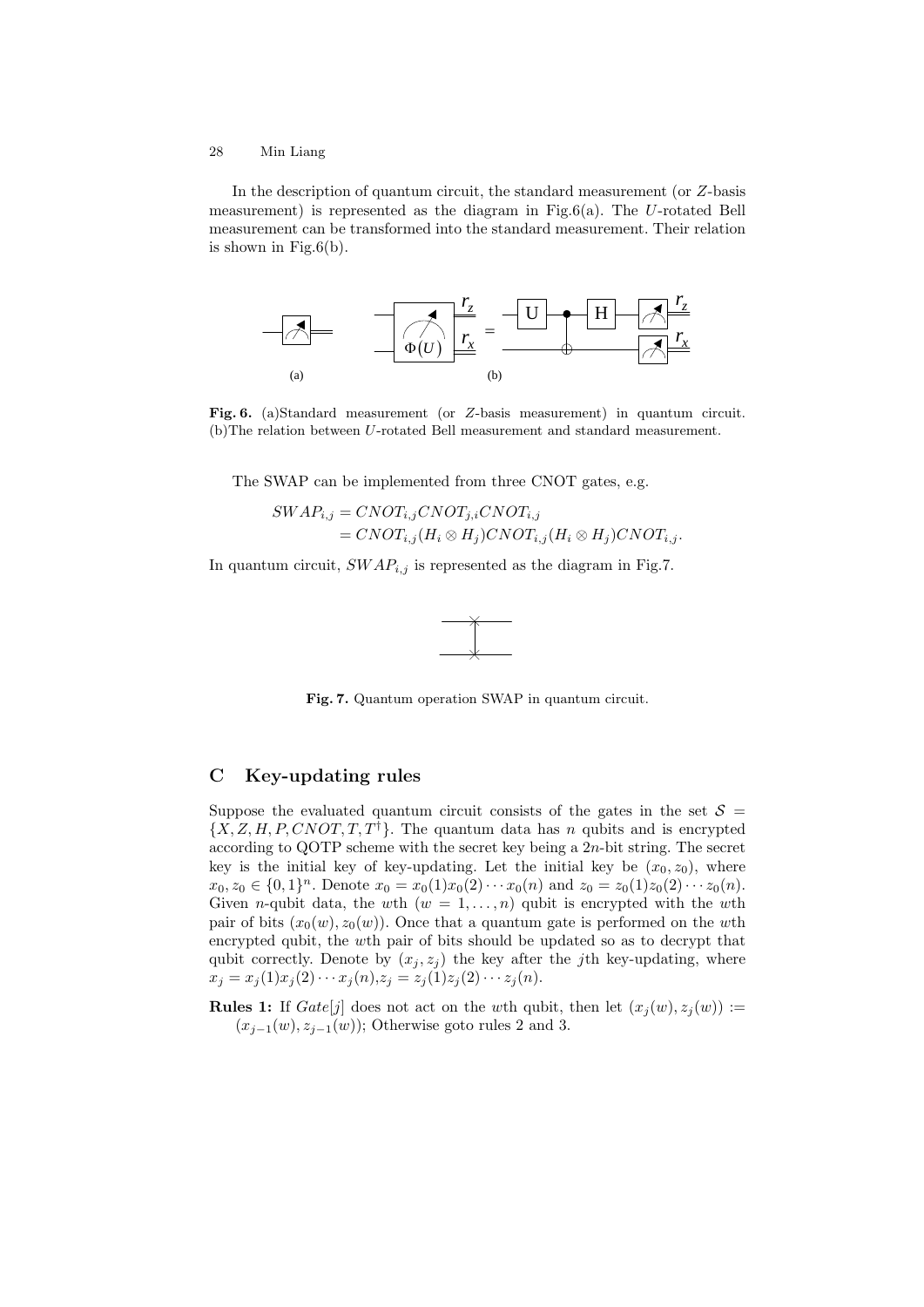**Rules 2:** If  $Gate[j] = CNOT_{w,w'}$ , then let

$$
(x_j(w), z_j(w)) := (x_{j-1}(w), z_{j-1}(w) \oplus z_{j-1}(w')), \tag{26}
$$

$$
(x_j(w'), z_j(w')) := (x_{j-1}(w) \oplus x_{j-1}(w'), z_{j-1}(w')).
$$
 (27)

**Rules 3:** If  $Gate[j]$  acts only on the wth qubit, there exist the following cases.

- 1. If  $Gate[j] = X_w$  or  $Z_w$ , then let  $(x_i(w), z_i(w)) := (x_{i-1}(w), z_{i-1}(w))$ .
- 2. If  $Gate[j] = H_w$ , then let  $(x_j(w), z_j(w)) := (z_{j-1}(w), x_{j-1}(w))$ .
- 3. If  $Gate[j] = P_w$ , then let  $(x_j(w), z_j(w)) := (x_{j-1}(w), x_{j-1}(w) \oplus z_{j-1}(w)).$
- 4. If  $Gate[j] \in \{T_w, T_w^{\dagger}\},$  in our QHE schemes,  $Gate[j]$  is executed with a subsequent operation  $EG[P^{x_{j-1}(w)}]$ . Denote by  $(r_x(i), r_z(i))$  the classical output of  $EG[P^{x_{j-1}(w)}]$  (Assume  $Gate[j]$  is the *i*th gate in the sequence of  $T/T^{\dagger}$ -gates). Let

$$
(x_j(w), z_j(w)) := (x_{j-1}(w) \oplus r_x(i), x_{j-1}(w) \oplus z_{j-1}(w) \oplus r_z(i)),
$$
  
if 
$$
Gate[j] = T_w;
$$
  

$$
(x_j(w), z_j(w)) := (x_{j-1}(w) \oplus r_x(i), z_{j-1}(w) \oplus r_z(i)), \text{if } Gate[j] = T_w^{\dagger}.
$$

Based on these key-updating rules **Rules 1,2,3**, the keys  $(x_j, z_j)$ ,  $j = 1, ..., N$ can be computed from the evaluated circuit and initial key  $(x_0, z_0)$ . It can be verified that, these keys satisfy the following relations.

1. If  $Gate[j]$  does not act on wth qubit  $(\forall j, w)$ , then

$$
(x_{j-1}(w), z_{j-1}(w)) = (x_j(w), z_j(w)).
$$

2. If  $Gate[j] \in \{X, Z, H, P\}$  acts on wth qubit, then (up to a global phase)

$$
Gate[j]_{w} X^{x_{j-1}(w)} Z^{z_{j-1}(w)} = X^{x_{j}(w)} Z^{z_{j}(w)} Gate[j]_{w}.
$$

3. If  $Gate[j]$  is  $CNOT_{w,w'}$ , then (up to a global phase)

$$
CNOT_{w,w'}(X^{x_{j-1}(w)}Z^{z_{j-1}(w)} \otimes X^{x_{j-1}(w')}Z^{z_{j-1}(w')})
$$
  
=  $(X^{x_j(w)}Z^{z_j(w)} \otimes X^{x_j(w')}Z^{z_j(w')})CNOT_{w,w'}.$ 

4. If  $Gate[j]$  is  $T_w/T_w^{\dagger}$  and is the *i*<sup>th</sup> gate in the sequence of  $T/T^{\dagger}$ -gates, then (up to a global phase)

$$
EG[P^{x_{j-1}(w)}] Gate[j]_w X^{x_{j-1}(w)} Z^{z_{j-1}(w)}
$$
  
= ((r<sub>x</sub>(i), r<sub>z</sub>(i)), X<sup>x<sub>j</sub>(w)</sup>Z<sup>z<sub>j</sub>(w)</sup>Gate[j]w),

where  $(r_x(i), r_z(i))$  is the classical output of  $EG[P^{x_{j-1}(w)}].$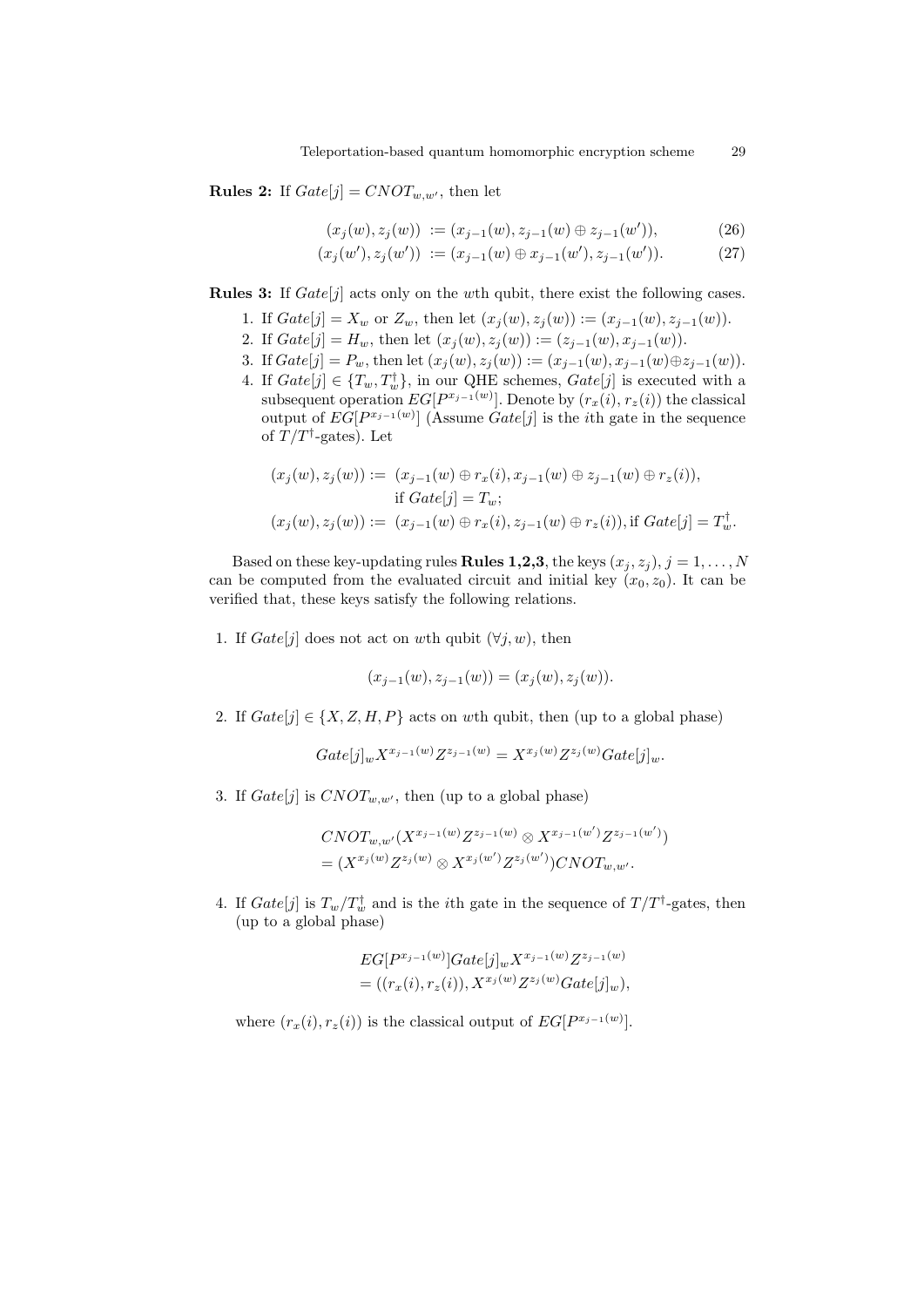

**Fig. 8.** A single-qubit quantum circuit  $C_1$ 

# D An example for the scheme GT

Given any single-qubit unitary operator U and any  $\epsilon > 0$ , it is possible to approximate U to within  $\epsilon$  using a circuit composed of H gates and T-gates. In order to verify the principle of our QHE scheme GT, we only consider the single-qubit circuit  $C_1 = HTHT$ , which is composed of T and  $HTH$  (see Fig.8). Up to a global phase, the gates satisfy  $T = R_z(\pi/4)$  and  $HTH = R_x(\pi/4)$ .

The quantum circuit  $C_1$  is given  $n = 1$  qubit as input, and the  $N = 4$ quantum gates are performed on the single-qubit.  $C_1$  can be described as a sequence of the gates, e.g  $Gate[1] = T$ ,  $Gate[2] = H$ ,  $Gate[3] = T$ ,  $Gate[4] = H$ . It contains  $M = 2$  T-gates and  $j_1 = 1, w_1 = 1, j_2 = 3, w_2 = 1$ . The QHE scheme GT for  $C_1$  uses  $M = 2$  Bell states denoted by  $|\Phi_{00}\rangle_{c_i,s_i}, i = 1,2$ . The qubits labeled as  $s_i$  and  $c_i$  are held by Server and Client, respectively. Fig.9 shows the QHE scheme GT for  $C_1$ . Because  $n = 1$ , the secret key is  $sk = (x_0, z_0)$ , where  $x_0 = x_0(1), z_0 = z_0(1).$ 



**Fig. 9.** QHE scheme GT for single-qubit circuit  $C_1$ . Server's quantum operations are shown in the dashed box, and Client's operations are shown outside the dashed box. Client's secret key is  $(x_0(1), z_0(1))$ , and the final key  $(x_4(1), z_4(1))$  is computed from the secret key and the measurement results.

In the evaluation procedure, Server should finish the quantum operations shown in the dashed box. In addition, Server must generate  $M + 1 = 3$  keyupdating functions  $g_1$ ,  $g_2$  and f based on key-updating rules and evaluated circuit C<sub>1</sub>. Key-updating functions  $x_0(1) = g_1(x_0, z_0), x_2(1) = g_2(x_0, z_0, r_x(1), r_z(1))$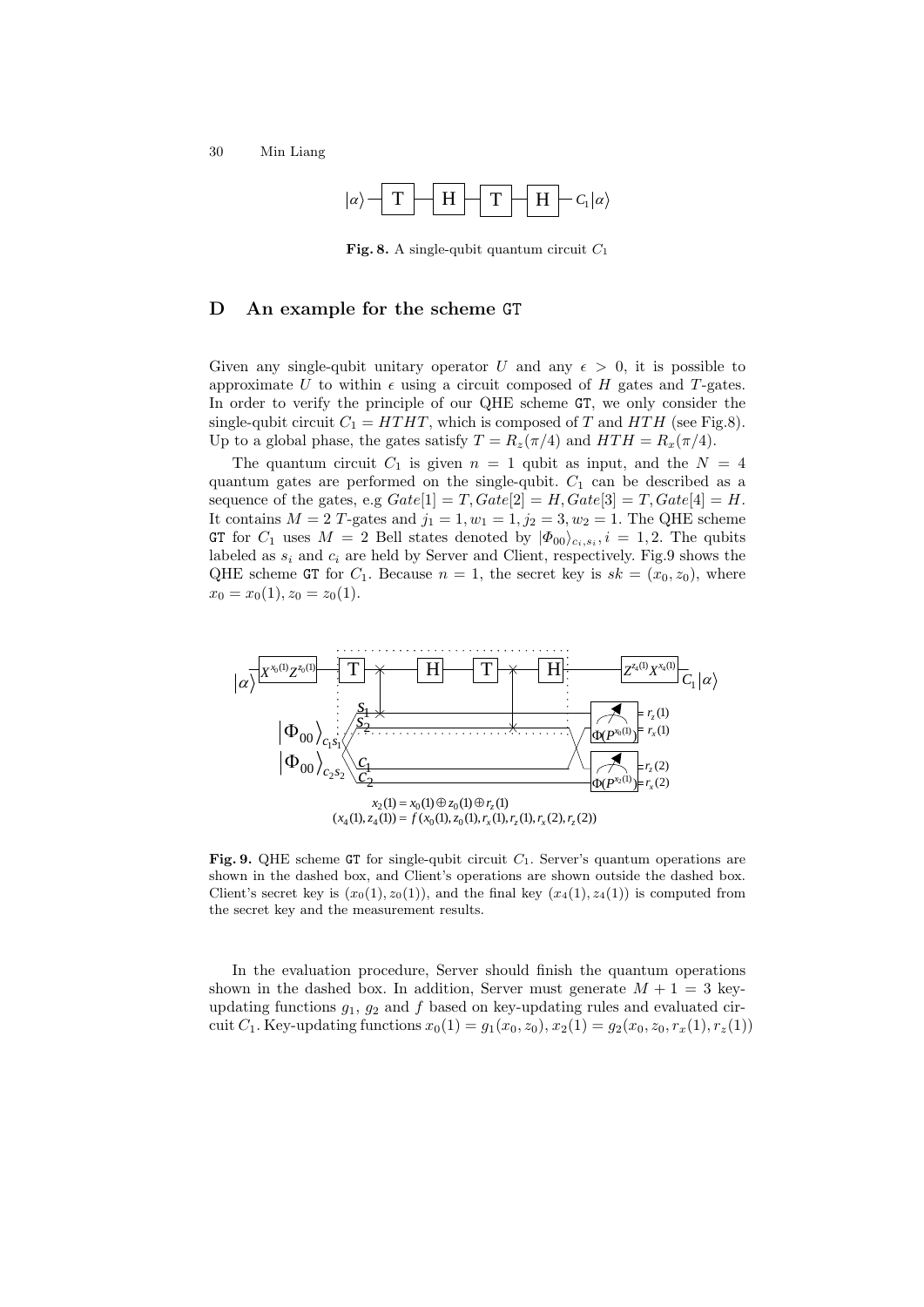are expressed as follows

$$
x_0(1) = x_0(1),
$$
  
\n
$$
x_2(1) = x_0(1) \oplus z_0(1) \oplus r_z(1).
$$

Key-updating function  $(x_4, z_4) = f(x_0, z_0, r_x(1), r_z(1), r_x(2), r_z(2))$  is expressed as follow

$$
x_4(1) = z_0(1) \oplus r_x(1) \oplus r_z(1) \oplus r_z(2),
$$
  

$$
z_4(1) = x_0(1) \oplus z_0(1) \oplus r_z(1) \oplus r_x(2).
$$

In the decryption procedure, Client performs two quantum measurements: (1) according to the function  $g_1$ , Client computes the measurement basis  $\Phi(P^{x_0(1)})$ , and then performs quantum measurement and obtains a pair of bits  $(r_x(1), r_z(1));$ (2) according to the function  $g_2$ , Client computes the measurement basis  $\Phi(P^{x_2(1)})$ , and then performs quantum measurement and obtains a pair of bits  $(r_x(2), r_z(2))$ . Finally, according to the function f, Client computes the final key  $(x_4(1), z_4(1))$ and performs QOTP decryption transformation.

# E An example for the scheme VGT

For two-qubit quantum computation, we choose two-qubit quantum Fourier transformation (QFT) as example. The two-qubit QFT can be implemented by the quantum circuit  $C_2$  in Fig.10, which contains  $H, CNOT, T, T^{\dagger}$ .



Fig. 10. Quantum circuit  $C_2$  for the two-qubit quantum Fourier transformation.

The quantum circuit  $C_2$  is given  $n = 2$  qubits, and output 2 qubits. It consists of  $N = 7$  quantum gates, and can be described as a sequence of gates, e.g.  $Gate[1] = H_1, Gate[2] = CNOT_{2,1}, Gate[3] = T_1^{\dagger}, Gate[4] = CNOT_{2,1},$  $Gate[5] = T_1, Gate[6] = T_2, Gate[7] = H_2. The circuit contains 2 T-gates and$ 1 T<sup>†</sup>-gate. It can be known from  $C_2$  that,  $M = 3$  and  $j_1 = 3$ ,  $w_1 = 1$ ,  $j_2 = 5$ ,  $w_2 = 1, j_3 = 6, w_3 = 2$ . The QHE scheme VGT for  $C_2$  should use  $M = 3$ Bell states denoted by  $|\Phi_{00}\rangle_{c_i,s_i}$ ,  $i=1,2,3$ . The qubits labeled as  $s_i$  and  $c_i$  are held by Server and Client, respectively. Fig.11 shows the QHE scheme VGT for  $C_2$ . Because  $n = 2$ , the secret key is  $sk = (x_0, z_0)$ , where  $x_0 = x_0(1)x_0(2)$ ,  $z_0 = z_0(1)z_0(2).$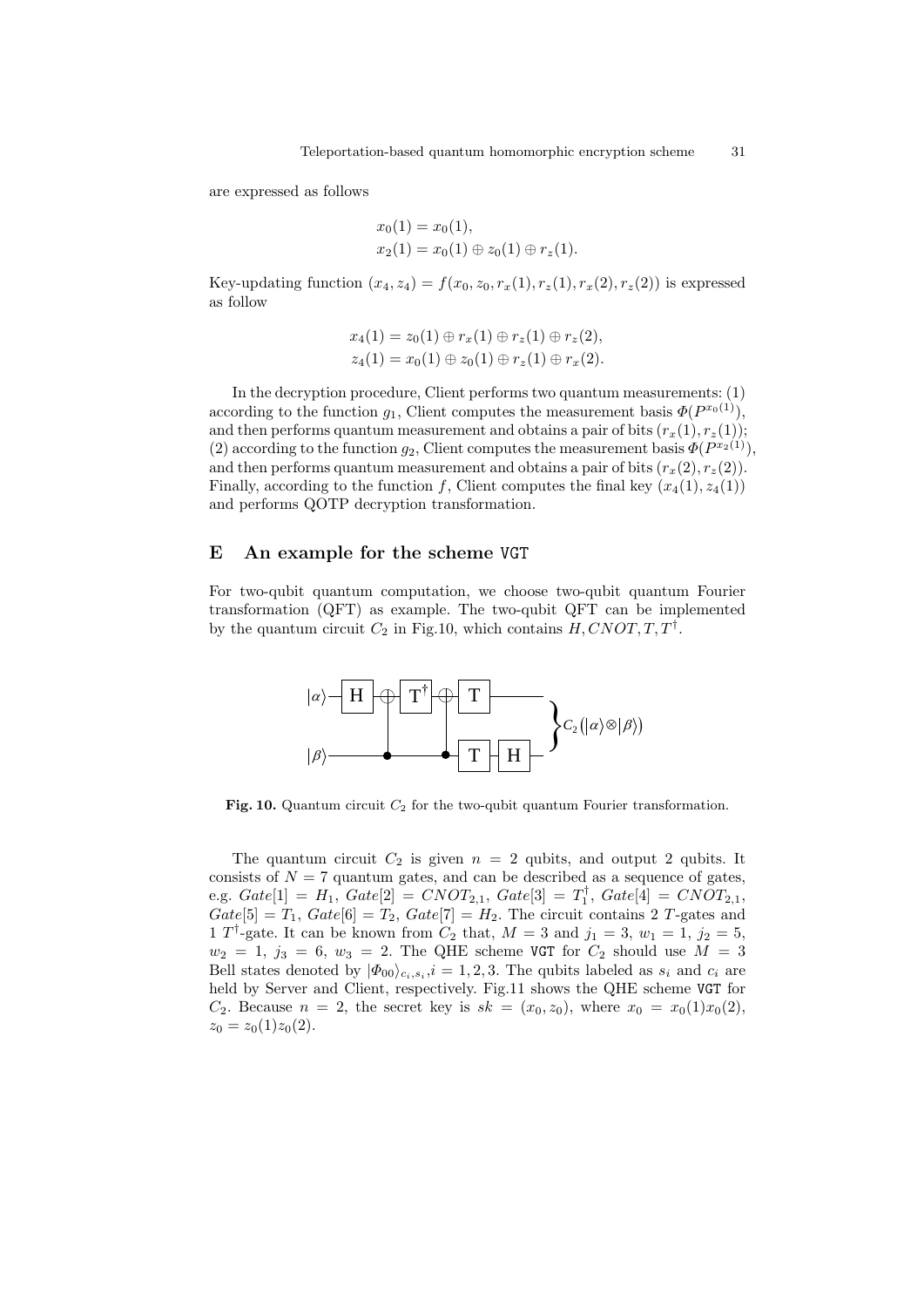



Fig. 11. QHE scheme VGT for two-qubit circuit  $C_2$ . Server's quantum operations are shown in the dashed box, and Client's operations are shown outside the dashed box. Client's secret key is  $(x_0, z_0)$ , and the final key  $(x_7, z_7)$  is computed from the secret key and the measurement results.

In the evaluation procedure, Server should finish the quantum operations shown in the dashed box. In addition, Server must generate  $2M + 1 = 7$  keyupdating functions  ${g_i}_{i=1}^3$  and  ${f_i}_{i=1}^4$  based on key-updating rules and evaluated circuit  $C_2$ . Key-updating functions  $x_2(1) = g_1(x_0, z_0), x_4(1) = g_2(x_3, z_3),$  $x_5(2) = g_3(x_5, z_5)$  are expressed as follows

$$
g_1: x_2(1) = x_0(2) \oplus z_0(1),
$$
  
\n
$$
g_2: x_4(1) = x_3(1) \oplus x_3(2),
$$
  
\n
$$
g_3: x_5(2) = x_5(2).
$$

The three key-updating functions  $(x_3, z_3) = f_1(x_0, z_0, r_x(1), r_z(1)), (x_5, z_5) =$  $f_2(x_3, z_3, r_x(2), r_z(2)), (x_6, z_6) = f_3(x_5, z_5, r_x(3), r_z(3)), (x_7, z_7) = f_4(x_6, z_6)$  are expressed as follows

$$
f_1: \begin{pmatrix} x_3(1) & z_3(1) \ x_3(2) & z_3(2) \end{pmatrix} = \begin{pmatrix} x_0(2) \oplus z_0(1) \oplus r_x(1) & x_0(1) \oplus r_z(1) \ x_0(1) \oplus z_0(2) & x_0(1) \oplus z_0(2) \end{pmatrix}
$$
  
\n
$$
f_2: \begin{pmatrix} x_5(1) & z_5(1) \ x_5(2) & z_5(2) \end{pmatrix} = \begin{pmatrix} x_3(1) \oplus x_3(2) \oplus r_x(2) & x_3(1) \oplus x_3(2) \oplus z_3(1) \oplus r_z(2) \ x_3(2) & z_3(1) \oplus z_3(2) \end{pmatrix}
$$
  
\n
$$
f_3: \begin{pmatrix} x_6(1) & z_6(1) \ x_6(2) & z_6(2) \end{pmatrix} = \begin{pmatrix} x_5(1) & z_5(1) \ x_5(2) \oplus r_x(3) & x_5(2) \oplus z_5(2) \oplus r_z(3) \end{pmatrix}
$$
  
\n
$$
f_4: \begin{pmatrix} x_7(1) & z_7(1) \ x_7(2) & z_7(2) \end{pmatrix} = \begin{pmatrix} x_6(1) & z_6(1) \ z_6(2) & x_6(2) \end{pmatrix}
$$

In the decryption procedure, Client performs three rounds of the computations " $g_i$ -measurement- $f_i$ " and obtains the key  $(x_6, z_6)$ . In the *i*th round  $(i = 1, \ldots, 3)$ , Client alternately performs the following steps: (1)according to the function  $g_i$ , Client computes the measurement basis; (2)Client measures the pair